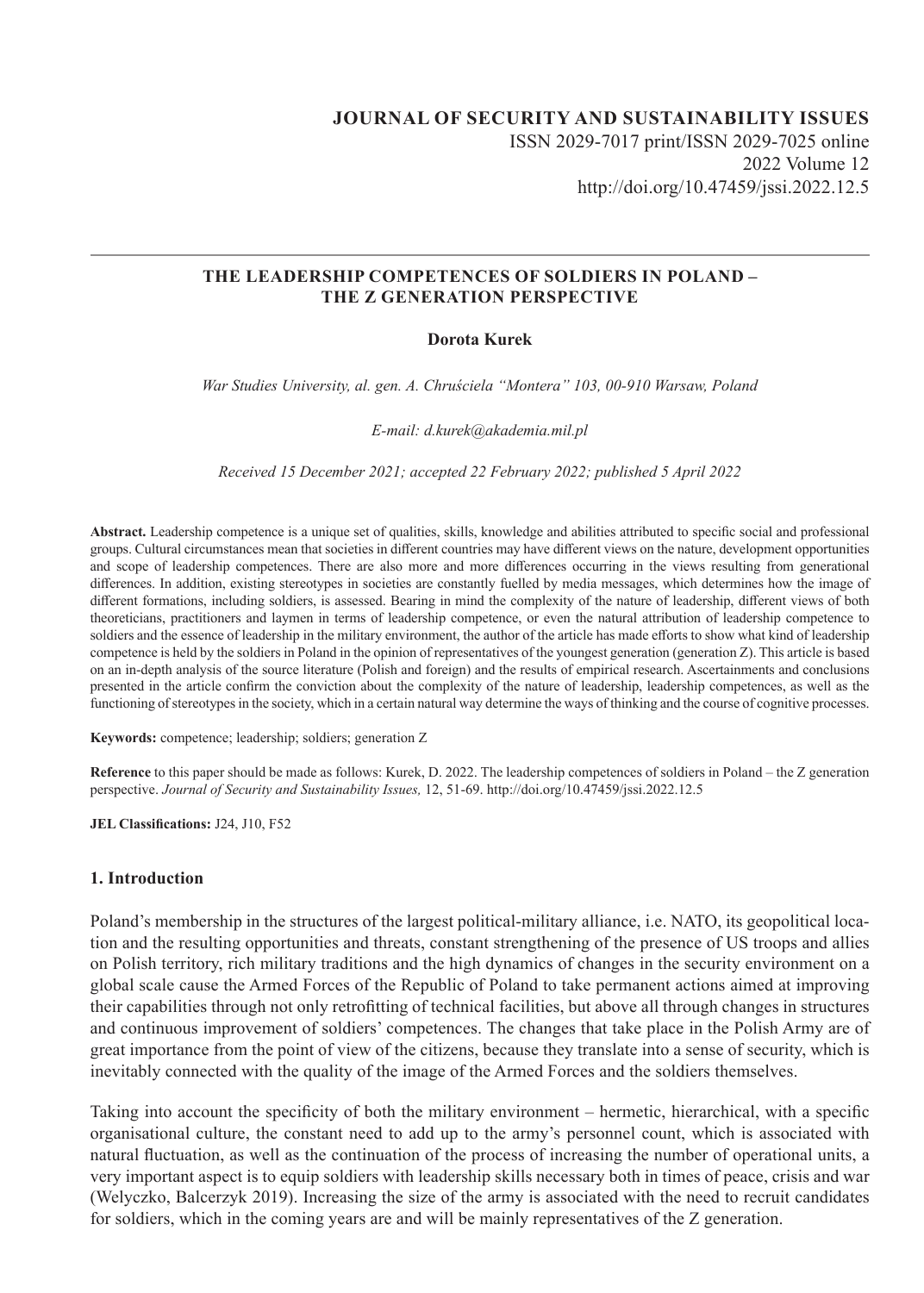Having the above in mind, in the opinion of the author of the article, it is important to get to know the opinions of the representatives of the Z generation with regard to the leadership competences that soldiers in Poland have. Knowing the perspective of the youngest generation, differing from the perspective of other generations (Groves 2020; Hameed, Sharma 2020; Rudolph, Rauvola, Zacher 2017; Krauter 2020; Lowe, Barry, Grunberg 2020; Jukšs, 2021; Gyurák Babeľová, Stareček, 2021; Zahrani, 2022), gives an opportunity to identify the key leadership competences of soldiers, as well as to indicate the remaining competences, which should be characterised by soldiers and which have a significant impact on their social image. The identification of key competences connected with the self-assessment of the respondents gives an opportunity to predict the potential interest of young people in the future in the perspective of their professional career in the Polish Army.

The research problem was formulated in the form of a question: *What are the key leadership competences of soldiers in Poland according to the representatives of generation Z?* The following hypothesis was adopted for the research problem thus posed: key leadership competencies in the opinion of generation Z include those found in the American model of leadership competencies, the Soldier's Honor Code, and the service feedback regulation.

This paper is structured as follows. After the introduction, this paper reviews existing studies that have investigated dilemmas related to the definitions and components of competencies interpreted differently by different authors, which may hinder the understanding of the essence of leadership competencies as well as influence the inclusion of certain behaviors as competencies. Leadership competencies in the category of innate abilities were also analyzed as well as those subject to improvement, because the way competencies are perceived has a significant impact on the opinions about the possibility of developing and acquiring these competencies. Then, while looking for a list of key leadership competences, the model of the development of leadership competences used in the US army was referred to (Poland recognizes the US army as one of the main allies, and additionally, the stationing of US soldiers in Poland becomes an opportunity to make comparisons in terms of applied solutions), and because in Poland the model of the development of leadership competences is at the stage of construction, the leadership competences contained in other regulations, including the Soldier's Honor Code and the regulation on service opinion, have been shown.

The second part of the article was devoted to presenting the results of empirical research. The distinguished leadership competencies were analyzed, which made it possible to indicate the most important competencies in the eyes of the youngest generation Z. This part of the article also presents the respondents' opinions on the quality of the image of the military. The quality of the image results from the way the respondents perceive this service, including the perception of the image of a soldier as a patriot and a leader, which is most often promoted in Poland. There were also indicated the criteria that should be taken into account in the process of evaluation of soldiers to show the importance of leadership competencies in the group of other required competencies. The answers given by the respondents were related to the declarations of willingness to apply for a job in uniformed services and having appropriate competencies to work in that formation. It is worth noting that the way the young generation perceives the military and the leadership competencies of soldiers exerts an impact on their opinions about the military as a workplace.

This article is devoted to the perspective of generation Z, which is the result of noticing a gap in research in this area. All conducted research focuses on distinguishing competencies, indicating the style of leadership, while taking into account the generational diversity, including the specificity of future soldiers – representatives of generation Z. The perspective of this generation has not been researched so far, and their opinions can be a great source of information necessary to modify the legal and cultural framework of the future army. The theoretical effect of the research is to show a list of key leadership competencies in the opinion of the youngest generation, and the practical possibility of using the results of the research in the process of both building a Polish model of developing leadership competencies of soldiers, and a fuller understanding of the perspective of the youngest generation.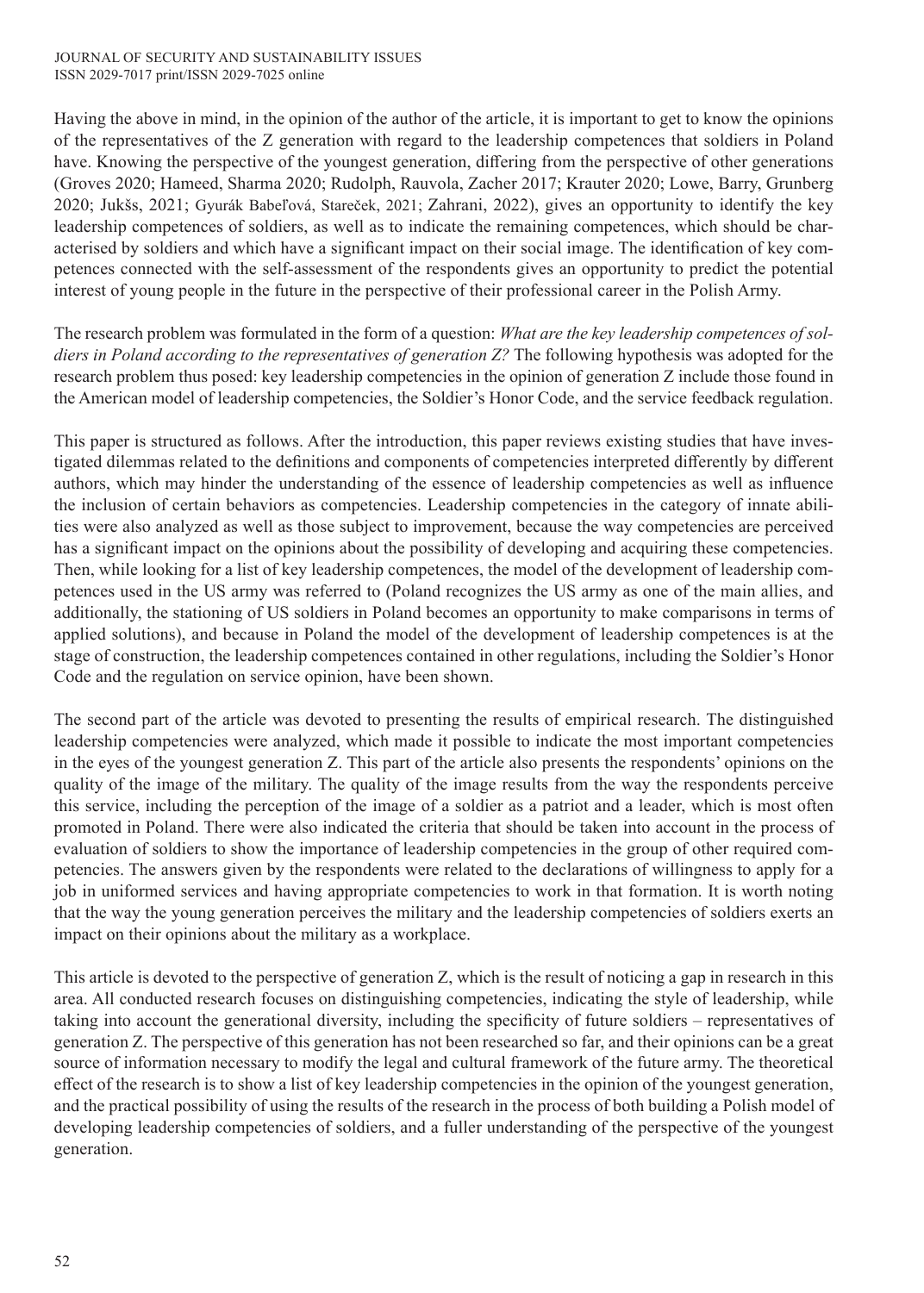## **2. Leadership competences – theoretical dilemmas**

### *Concept and components of competence*

The issue of competence has been the subject of multi-year exploration by philosophers, sociologists, psychologists, educators as well as representatives of management sciences. Dynamic changes in organisational cultures, as well as constantly growing requirements of the labour market, including technological changes, cause that competences are more and more often given attention, which translates into the development of competence models, including the use of competence profiles in organisational practice, both in the business environment and public organisations, as well as uniformed services.

However, full understanding of competences, including leadership competences, requires a return to the sources and explanation of the history of competences. The term competence derives from the ancient Roman word *competentia*, which meant responsibility, readiness for something (Filipowicz 2014). Those referred to as the competent persons were, among others, judges, craftsmen, clerks and gladiators, i.e. persons considered ready and therefore entitled to make decisions, carry out specific actions. Socrates and his pupil Aristotle also paid attention to the issue of competence. In his work *Nicomachean Ethics*, he stressed that there are as many virtues, "considered as the ability to perform good deeds" (2001: 104), as there are activities performed by people. In 1782 R. Meyer transferred the issue of competence to the sphere of practical considerations from the sphere of philosophy by describing the competence of traders and entrepreneurs, and the greatest interest in the issue of competence occurred in the 1970s thanks to D. McClelland's publication: *Testing for competence rather than for intelligence* (1973), which stressed the importance of competence in efficient functioning in the workplace.

Despite the widespread use of the term competence, it is difficult to find clarity in its definition by representatives of individual sciences. An attempt to explain this phenomenon was made by J. Kotter (in relation to the sciences of management), who emphasises the existence of three scientific currents, such as structuralism (Kotter 1982; Leszczyński, Rasiński 2000), phenomenology (Hatch 2002) and behaviourism (Rakowska, Sitko-Lutek 2000), which have a significant impact on the formation of this concept. The proponents of structuralism, when defining the term competence, pay particular attention to the influence of environmental and social factors on the formation of human competence, treating it as a living organism, an open system susceptible to various stimuli. In turn, supporters of phenomenology pay attention to the cognitive acts of a human being, while behaviourists emphasise the importance of behaviour as a result of human learning and adaptation to the requirements of the environment. These approaches show three aspects of competence development: environmental context, action content and behaviours (Rakowska 2007). Taking into account the views of D. McClelland, this author can be considered a supporter of the behavioural approach, because he considered that the possession of competence can be inferred only on the basis of observable human behaviour, which is conditioned both environmentally and personally (McClelland 1998). R. E. Boyatzis also paid attention to the issue of competence by publishing in 1982 a book entitled *The competence manager: A model for effective performance,* he popularised the approach to competence as a set of such features as: abilities, motives, personality traits, self-image, perception of social role and knowledge. R. E. Boyatzis defined competence as: "potential existing in a human being, leading to such behaviour which contributes to meeting the requirements of a given work position, within the parameters of the organisation's environment, which in turn gives the desired results" (1982: 18). The author emphasises that competences manifest themselves in human behaviour, which does not mean that all competences are revealed by people in their professional work. L. M. Spencer and S. M. Spencer also paid attention to the issue of competence, showing it as internal characteristics of an individual (1993), as well as D. D. Dubois and W. J. Rothwell who define competence as: "characteristics of a given person, which are used in an appropriate and consistent way in order to achieve the expected results. These features include: knowledge, skills, certain aspects of self-perception, social behaviour, character traits, thought patterns, attitudes and ways of thinking, feeling and acting" (2008: 32). In turn, referring to Polish literature, the importance of knowledge as a component of competence is emphasised by M. Jabłoński (2009), G. Bartkowiak (2003) points to the essence of practical use of knowledge flowing from experience, A. Szczęsna and T. Rostkowski (2004) stresses the importance of ambition and ability, and K. Pazik (2002) focuses on the essence of behavioural patterns.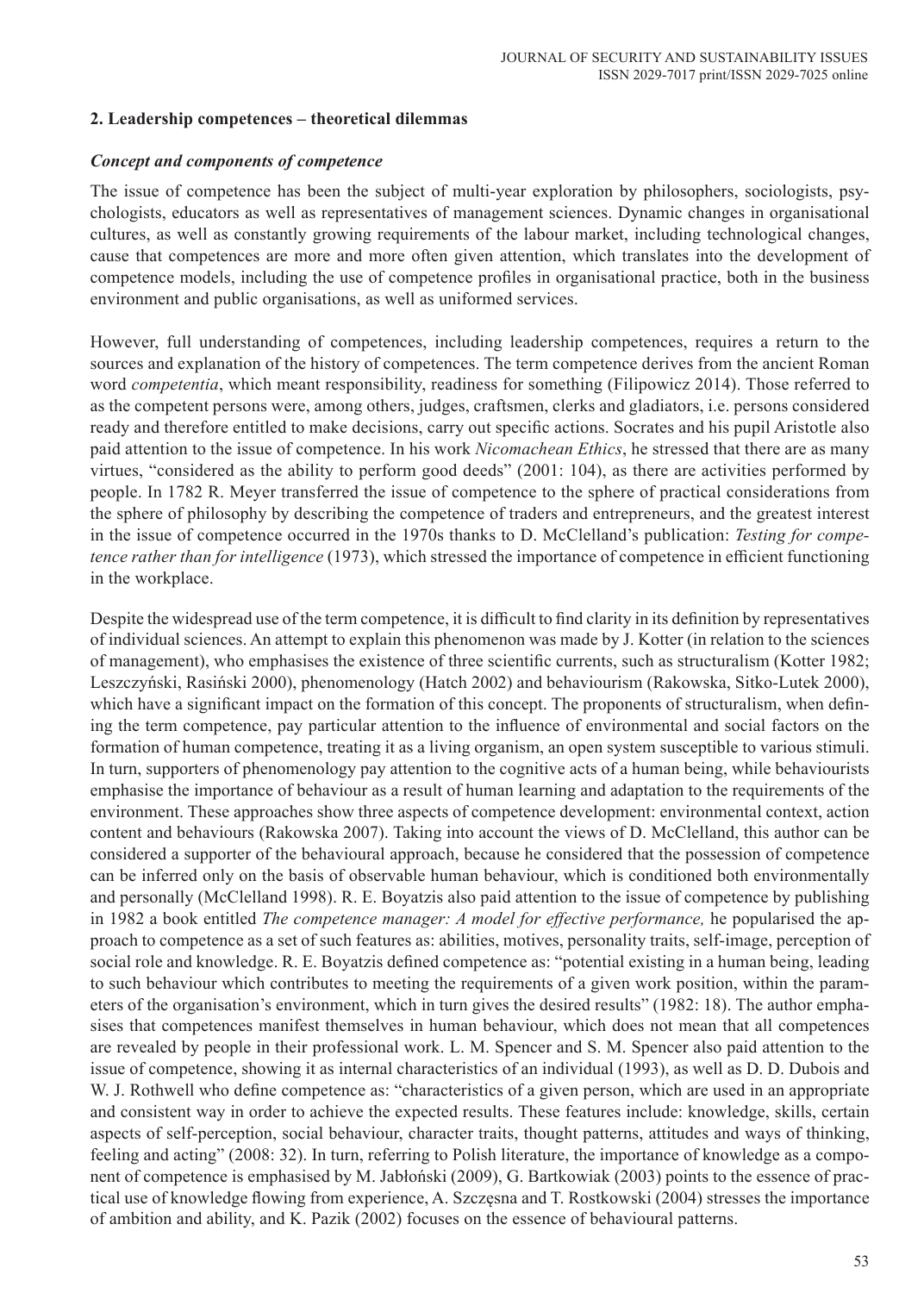Taking into account the above considerations, one may be tempted to state that competences are a multidimensional concept, while the components of competences differ taking into account the American, British or Polish approach. In this article, the term competence shall be understood as a set encompassing: knowledge, skills, motivation, personality traits, attitudes and values that are revealed in the work process determine the efficiency of the performance of the entrusted tasks.

# *The essence and types of leadership competence*

The term leadership, like competence, is multi-dimensional, resulting in a variety of theories, models and approaches, and at the same time in different interpretations (Alvesson, Einola 2019). Almost 50 years ago R. M. Stogdill emphasised that "there are almost as many different definitions of leadership as there are persons who have attempted to define the concept" (1974: 7). The difficulty in finding an ideal definition of leadership results, among other things, from the fact that such a definition should be both firmly rooted in the theoretical ground and easily implemented in organisational practice, integrating all possible – coherent approaches, as well as the comprehensive one taking into account the achievements of psychological, sociological, management and security sciences. Waiting for such definitions to appear, taking into account the complexity of the concept, seems to be at least naive, which does not change the fact that every year new definitions are being developed as a result of both epistemic exaltation and empirical research.

There are at least several reasons why there is a difficulty in defining leadership. These include (Avery 2009):

- $\bullet$  the nature of leadership leadership is not tangible and repetitive, it is rather a social creation created in a specific cultural and historical context; thought patterns used by theoreticians and practitioners considering the issue of leadership are also an important factor as they influence the identification of leadership behaviours and characteristics (Andrews, Field 1998);
- the social image of a leader resulting from cultural circumstances (in different cultures there are models of leadership often with real historical characters assigned to them – patterns of behaviour and leadership attributes);
- $\bullet$  the existence of many myths about leadership, according to which a true leader is able to solve all existing problems, always acts for the benefit of the organisation without any own benefit;
- $\bullet$  the existence of the idea of a heroic leader a lonely rider who fights alone for the good of the organisation, which in many cases, including the idea of dispersed leadership, does not find fertile ground in modern organisations;
- attempts to narrow down the definition of leadership solely to the issue of exerting influence.

Examples of definitions of the term leadership are shown in Table 1.

| <b>Author</b>                  | <b>Definition</b>                                                                                                                                                                                                                                                                                                                                |
|--------------------------------|--------------------------------------------------------------------------------------------------------------------------------------------------------------------------------------------------------------------------------------------------------------------------------------------------------------------------------------------------|
| P. Żukiewicz                   | "Leadership is a social process in which a social entity (e.g. citizen, group, organisation) supports another social<br>entity (citizen/group/organisation) because it considers it to be currently the most socially relevant image of the<br>leader's ideal and most likely to achieve certain goals accepted by both entities." (2011: 48)    |
| $ADP6-22$                      | "Leadership is the activity of influencing people by providing purpose, direction, and motivation to accomplish the<br>mission and improve the organisation." (2019: 1-3)                                                                                                                                                                        |
| J.M. Kouzes and<br>B.Z. Posner | "Leadership is the art of mobilizing others to want to struggle for shared aspirations." (1995: 30)                                                                                                                                                                                                                                              |
| J.C. Rost                      | "Leadership is an influence relationship among leaders and collaborators who intend real changes that reflect their<br>mutual purposes." $(1997:11)$                                                                                                                                                                                             |
| V.H., Vroom<br>and A.G. Jago   | "() a process of motivating people to work together collaboratively to accomplish great things." (2007: 18)                                                                                                                                                                                                                                      |
| G. Yukl and<br>D.D. Van Fleet  | "Leadership is viewed as a process that includes influencing the task objectives and strategies of a group or<br>organisation, influencing people in the organisation to implement the strategies and achieve the objectives,<br>influencing group maintenance and identification, and influencing the culture of the organisation." (1990: 149) |

### **Table 1.** Definitions of leadership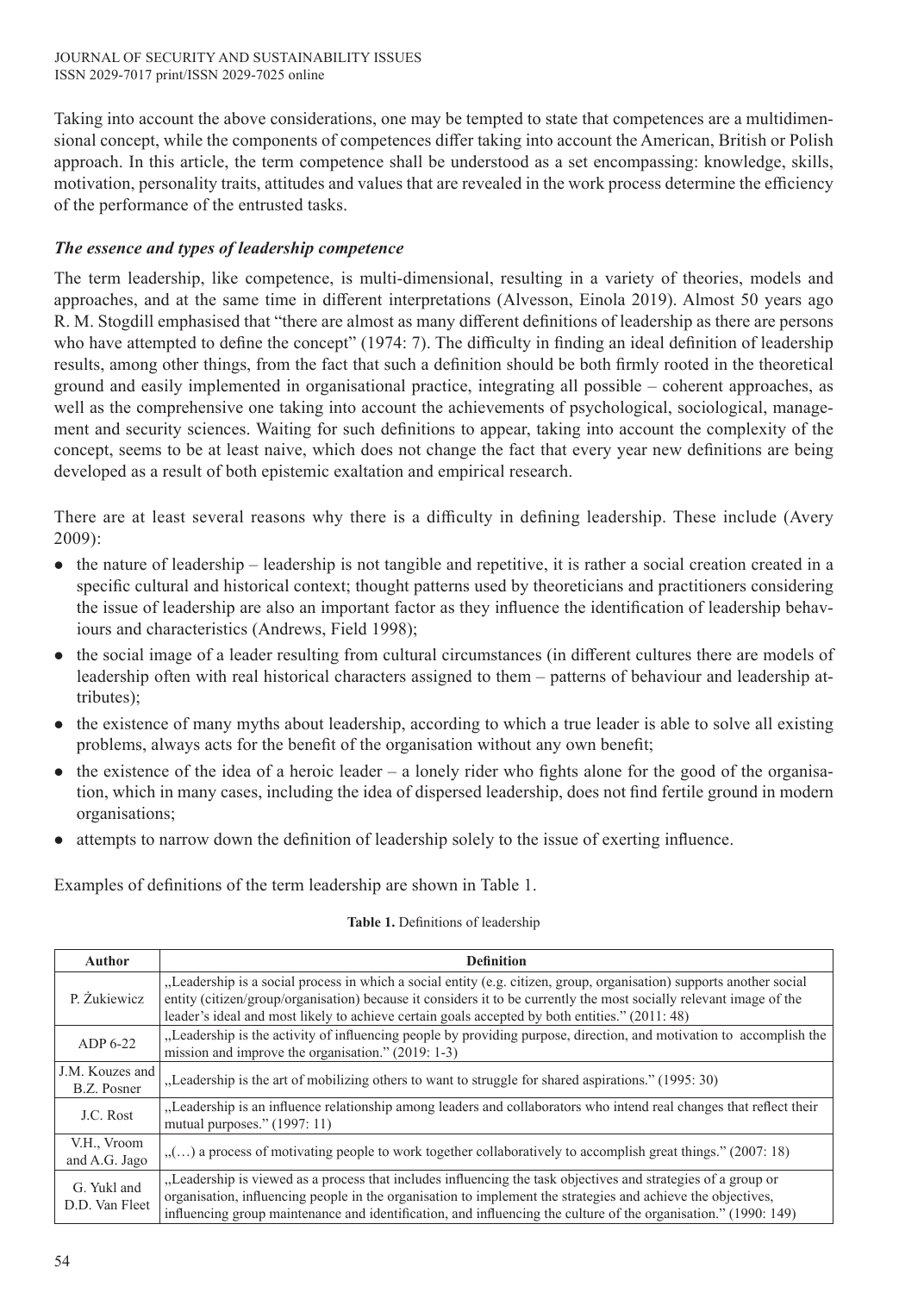Analysing the definitions in Table 1, it is possible to point out that there are three main ways of defining the term leadership: since leadership can be treated in terms of process, relationship (influence) or a set of qualities typical of a leader (Żukiewicz 2011). The approach to leadership as a process is presented, among others, by J. Antonakis, who emphasises that leadership is "a process of influence between a leader and supporters in a specific context" (2006: 6). In turn, according to J.C. Rost (1993), leadership is the relationship between a leader and those who follow him. The aim of this relationship is to influence the behaviour of supporters, allowing for changes that reflect social beliefs. The last of the approaches presents leadership in terms of skills. K. Blanchard, a proponent of this approach, stresses that leadership ,,is the ability to influence people by releasing their strength and potential to enable them to pursue greater good" (2007: XVI)*.* However, considering leadership only in terms of skills may be considered incomplete. This can be explained by referring to the definition of the term competence, as well as by referring to the components of competence and therefore the elements that are relevant for the overall development of competence. Skills are only one of the components of competence and the others are knowledge, personality traits, attitudes, values and motivation.

The analysis of the definitions contained in Table 1 also leads us to reflect on the distinctive features of leadership, which include: processability (a sequence of changes over time) (Northouse 2004), prototyping (reflecting the ideals rooted in the cognitive patterns of a given social group) (Hogg, Reid 2009), voluntariness (no coercion) (Jakubowska 2001) and teleological (participants in the process pursue common goals) (Blondel 1987).

Leadership, understood in the category of a set of features typical of a leader, taking into account distinctive features, results in a variety of views on leadership competence. J. Adair (2013) has devoted attention to the issue of leadership competence, indicating that the qualities of leaders include: enthusiasm, honesty, strictness and being demanding combined with justice, human feelings, self-confidence, humility and courage. S. P. Robbins (2001) also defined the universal list of qualities that differentiate leaders from non-leaders, including ambition and energy, the desire to lead and influence others, honesty and integrity, self-confidence, intelligence, and deep technical knowledge in the field of leadership responsibility. According to M. Kets de Vries (2008), the key competences of a leader are: go-aheadness and assertiveness, being oriented towards taking actions, sociability, openness to ideas, flexibility, cooperative attitude, conscientiousness, analytical and emotional intelligence, emotional stability. In turn, according to I. Majewska-Opiełka (1998), leadership competences include: self-esteem, proactivity, independence, positive thinking, internal cohesion, the ability to create visions and the ability and willingness to learn continuously. B. Jamka (2000) indicates such skills as: focusing on goals, achieved results, inspiring people to act until their capabilities are exhausted, looking beyond operational goals, looking at future goals, and stimulating the imagination of their people and acquiring their involvement. N.R. Lockwood (2005) stresses the importance of active listening, being non-judgemental, cooperative skills, experience in conflict resolution and change management, openness to learning and ability to develop competences in others. A. K. Koźmiński (2013), in turn, indicates five leadership competences, such as anticipatory, visionary, value-creating, mobilising and self-reflexive. In the source literature one can also find sets of competences necessary for leaders functioning in an international environment – managing multicultural groups. The authors of the list are S. Chang and M.P. Thorenou (2004), who emphasise the importance of such competences as: cultural empathy, learning to work, communication skills, including listening, open-door policy, clear expression of views, knowledge of other languages, managerial skills and emotional stability. The importance of emotional intelligence as a key leadership competence is indicated by D. Goleman (1998, 2014), N. M. G. Mfikwe and T. G. Pelser (2017). In turn, the ability to introduce and monitor the course of change is emphasised by D. Belias and A. Koustelios (2014).

The competence sets presented above by both domestic (Polish) and foreign authors are not fully contradictory, although significant differences can be seen. As emphasised in the subsection, leadership is not a tangible creation, but rather a social image shaped by the prism of culture, tradition, ideals rooted and translated into cognitive patterns. Different competences are therefore indicated in the case of leaders operating in an international, multicultural and multigenerational environment, and others in relation to local communities, public organisations and uniformed services. The specifics of a given organisation, including the type of organisational structure, organisational culture, history and traditions, age and gender of employees, level of their competences, leadership style (Al Khajeh 2018; Solomon, Steyn 2017), as well as the industry in which the organisation operates, are only an incomplete set of potential factors determining both the understanding and scope of leadership competences necessary for leaders.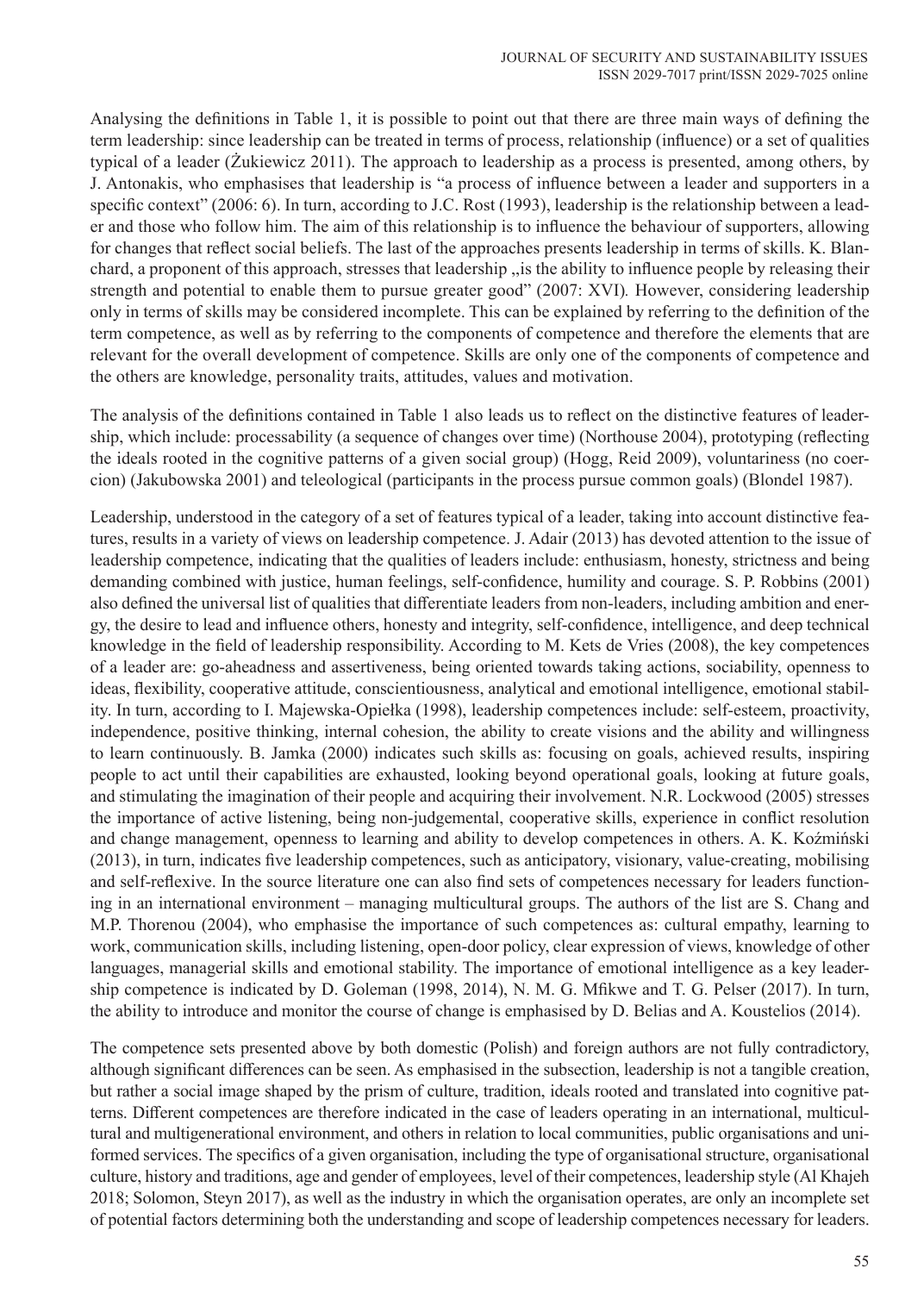# *Leadership competences – innate or development-related?*

Not only the list of competences necessary for a leader is the subject of lively and constant discussion. The attention of both theoreticians and practitioners is constantly focused on the very nature of leadership, including an attempt to unequivocally answer the question whether the leaders are born or leadership competences can be developed taking account of the proper surrounding. The mainstream in this area is reflected in leadership theories, whose analysis reveals different views and attempts to justify them (not always successful), which translates into a wealth of theoretical leadership background. The result of the discussion is, for example, the emergence of a paradigm of classic, transactional, visionary and organic leadership, as well as the emergence of the theories that are classified as situational, behavioural and emotional theories of leadership (Avery 2009).

In the classical leadership paradigm, the right of a leader to exercise his or her function and influence over others resulted from his or her birth, divine choice (a functioning belief system), political, economic or military position, as well as certain cultural standards (tribal, patriarchal). The classical paradigm is based on the so-called theory of an outstanding individual, whose foundations can be found in the works of Plato (2003), who sought predispositions to hold the office of a leader in the so-called divine touch, manifested in the love of wisdom that philosophers manifested. The theory of the eminent individual, in various ways, can also be seen in F. Nietzsche's idea of a superhuman (1990) or the elite theory based on the principle of asymmetry between the leader and the led party (Avery 2009). The classical paradigm is also found in the theory of great people, popular in the nineteenth and early twentieth centuries, according to which society is divided into leaders and subordinates. To become a leader, according to the theory, one must be born a leader, which involves belonging to a higher social class, so that this birth decides about being a leader and not competence (Kirkpatrick, Locke 1991). Other foundations in turn lay at the foundation of the emergence of the leadership traits theory, the supporters of which emphasise that leaders differ from other people by the so-called leadership potential, treated as a result of having by an individual a set of specific attributes that condition his or her behaviour. This idea was developed by D. McClelland (1973), who, through the application of the competence approach, searched for the attributes that are the basis of effectiveness. However, the search for a set of unique attributes, typical for a leader, was not crowned with a success, because, as researchers emphasise (Stogdill 1948; Bass 1990), distinguishing the attributes themselves does not determine the leader's success, because it is the ability to use a given attribute in appropriate proportions in specific leadership situations that determines the leader's effectiveness.

Nowadays, the behavioural approach, according to which leadership is treated as an ability recognised by action and therefore subject to improvement, is becoming increasingly popular. In turn, the scope of the desired leadership competence depends on the situation and results from environmental factors, including organisational culture. Other behaviours will be desirable as leadership behaviours in the male culture, other in the female culture, etc. behavioural approach to leadership is seen, among others, in the leadership network of R. Blake and J. Mouton (1982) (Ahmed, 2015), while situational approach is included in the leadership continuum model of R. Tannenbaum and W. H. Schmidt (1975), in situational leadership theory (life cycle theory) of P. Hersey and K. H. Blanchard (1977) and in LPC theory (Least Preferred Co-worker) F. Fiedler (1976).

In conclusion, leadership theories, which are rich in the source literature, are based on two different assumptions: leadership is treated as an innate, non-acquired ability, typical of outstanding individuals, and as a set of qualities and skills, and therefore competences that can be acquired and should be properly used in practice, taking into account situational factors that determine the effectiveness of leadership behaviour. The presence of these two different theoretical groups further underlines the complexity of the leadership phenomenon, including its ambiguity.

## *Models of competence and ways to improve soldiers' leadership competence*

From the earliest of times, the issues of leadership have been mainly associated with the military. Military leaders from different countries, due to their achievements, both great victories and devastating defeats, have become a permanent part of history, being in a way a role model and a coveted ideal for every soldier, strategist or leader. The identification of leadership with the military stems, among other things, from the classic leadership paradigm, according to which a military leader, by virtue of his/her position, had the right to influence others. In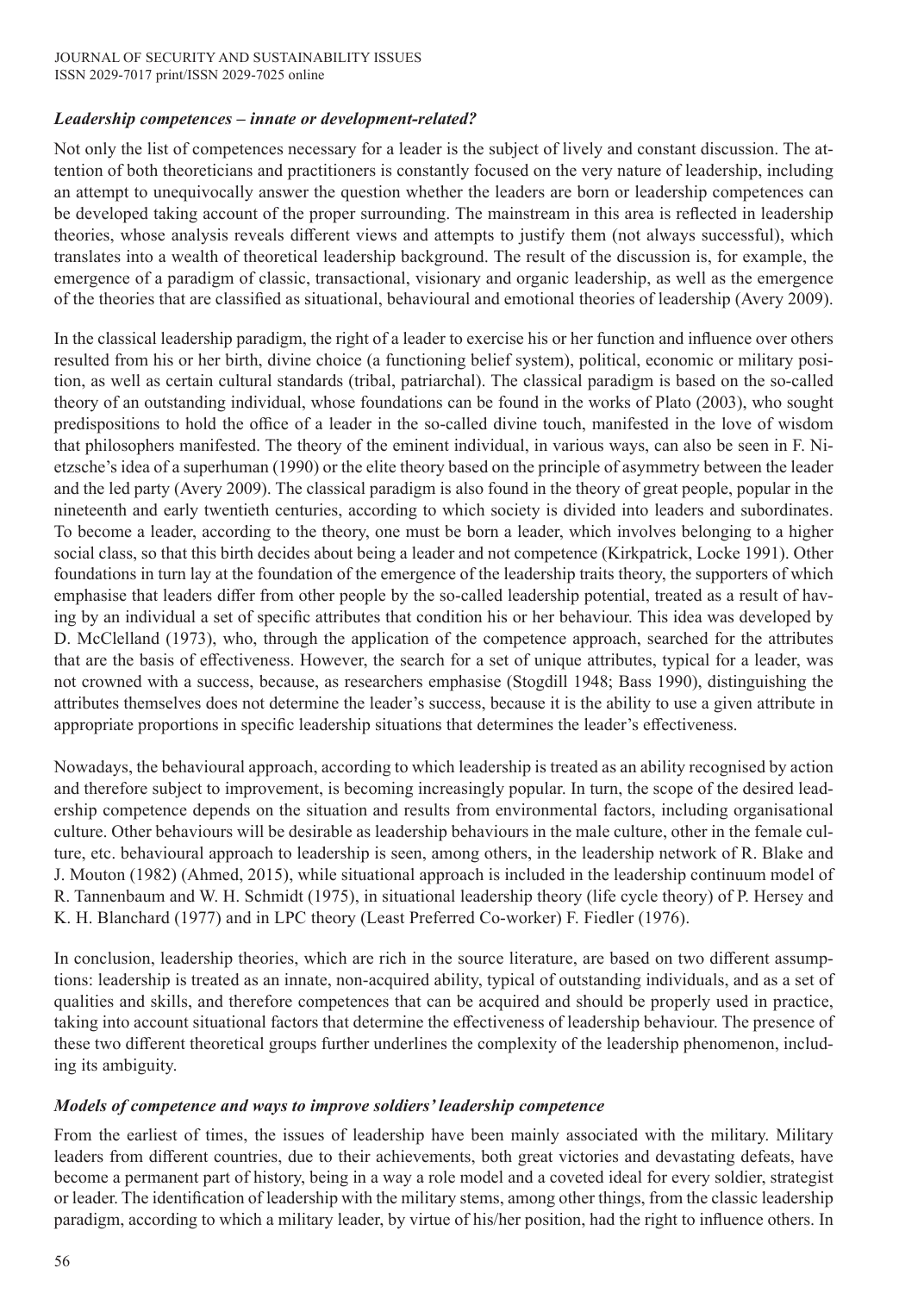addition, taking into account historical aspects, it is worth noting that for a very long period of time the military leader was at the same time a king or a tribe leader, and thus an outstanding individual often considered to be anointed by the divine. Traditions of arms significantly influence the understanding of the essence of leadership in a given country and army. The military is additionally a very specific type of organisation due to its structure, hierarchy, command, subordination, conditions and scope of action, as well as the way it influences the whole society and the perceived level of security.

Shaping the image of a soldier – leader – hero according to the views of many authors is connected with the fact that society needs heroes (Campbell 2007). However, societies are different from each other, and the image of a hero in a given culture results from the existing archetype, which is translated into values understood in contemporary culture, thus shaping the image of a soldier – a leader. Patterns of heroes' soldiers developed in popular culture are constantly appearing in the media, with many images showing a deliberate distortion reflecting only positive features and leadership behaviours of outstanding soldiers, while omitting behaviours that are described as at least incompatible with the soldier's ethos. Not without significance is the fact that for many years heroism patterns have been transformed for the purposes of post-war and pacifist propaganda, which does not detract from the qualities demonstrated in soldiers, such as: courage, honour, nobility and competence.

Thus, social expectations regarding the role and behaviour of soldiers are mainly due to the cultural and historical context, including the accepted and widely recognised role models of famous military leaders. Not without significance is the fact that soldiers during the acquisition of competences during courses, training and studies carefully analyse not only the course of battles and executed manoeuvres, but also the profiles of leaders. It can therefore be concluded that there is a socially accepted, more or less general, model of soldiers' leadership competence. It can be found, among other things, in documents and legal acts regulating the functioning of troops in individual countries, as well as in documents of generally accepted and, for example, the politicalmilitary alliances in force in the Member States.

Looking at American documents, it is worth to note ADP 6-22. *Army Leadership and Profession* (2019)*.* This document contains a model of leadership requirements – please see Figure 1, which defines the basic competences and attributes of a leader at all levels, regardless of degree or rank. The model, as stressed in the document, stems from historical experience and shows the most important competences necessary in the army.



**Figure 1.** The Army leadership requirements model.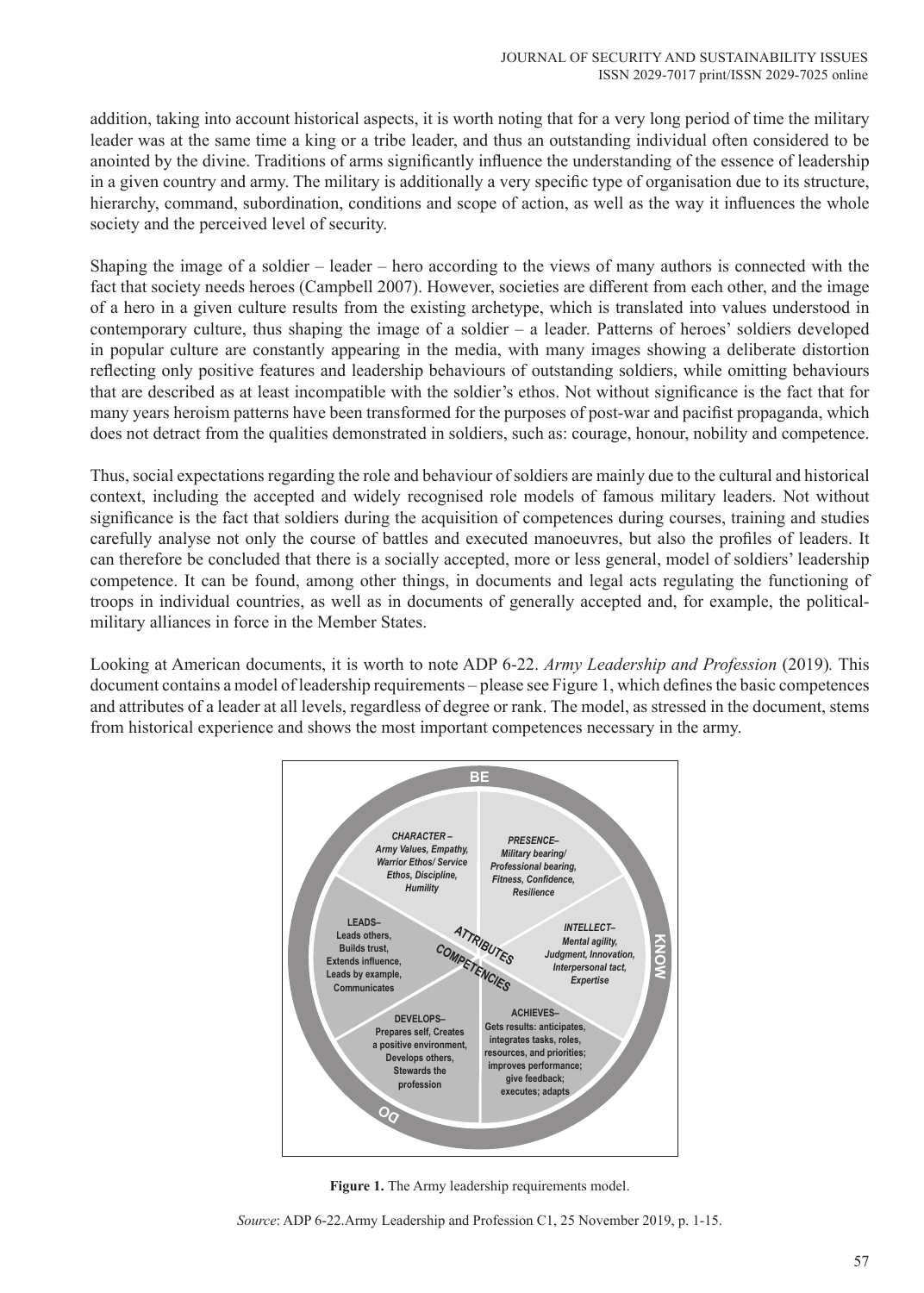#### JOURNAL OF SECURITY AND SUSTAINABILITY ISSUES ISSN 2029-7017 print/ISSN 2029-7025 online

The universality of the model results from the development activities adopted and applied in practice and the human resources management system. The model emphasises the features that a leader should have. The "BE" area – it concerns the character of a leader, including his/her values, empathy, service ethos, warrior ethos, discipline and humility, and his/her appearance resulting from the level of professionalism, confidence and resilience. In turn, "KNOW" - covers the scope of leader's intellectual abilities, including agility, judgement, innovation, interpersonal tact and expertise.

The character, appearance and intellect of a leader determine his/her position. Leaders should continuously expand their expertise through operational tasks, institutional learning and self-development, which will allow for the acquisition of comprehensive competences and thus affect the ability to adapt to most situations and the courage to take responsibility for what you and other people do.

The model also indicates the behaviours, and thus the competences, that are expected from a leader, which include: the ability to lead, extending one's range of influence beyond the framework of the organisational structure (chain of command), setting an example for others with one's behaviour (being a role model), the ability to communicate, the ability to create a proper work/service environment, the ability to shape one's own competences and develop others and achieve the expected results. It can therefore be considered that a true leader: leads by setting the direction, the goal of actions, by shaping motivation, building trust, setting an example, which would not be possible without efficient communication. A good leader also takes care of his or her own development and development of others, as well as achieving the set goals by defining and requiring the implementation of specific tasks within the adopted standards of conduct.

ADP 6-22 stresses that there is a difference between attributes and leadership competences in that competences are skills that can be trained and developed, and attributes include personal perseverance, characteristics shaped by experience over time. A soldier can be trained to be an effective rifleman, a tank commander, but the army has less influence on shaping e.g. the courage of a soldier, which results from personality traits as well as experience. Every soldier should constantly improve his/her competences, striving for self-development. Attributes as internal qualities of a leader influence his/her behaviour in certain circumstances. Morality, ethics of action, openness to others, mental and social skills are essential in exercising the function of a military leader.

True military leaders are people who are able to adapt their behaviour to the situation, the level of competence of their subordinate soldiers, while taking into account and being aware of their own strengths and weaknesses. The dynamism of leadership results, among other things, from the conditions in which leaders function, constantly changing expectations and requirements, as well as from staff turnover. Key competences of a leader also include the ability to influence others, self-confidence, self-awareness, and the ability to evaluate the competences of others (which is so important in assigning tasks).

Noting the Polish legal regulations, the competences of soldiers, which are subject to evaluation, among others, when providing service assessment, are indicated in the Ordinance of the Minister of National Defence of 26 May 2014 *on issuing service opinions on professional soldiers* (Journal of Laws 2014, item 764). In accordance with the Ordinance, during the process of issuing service assessments, performance of official duties is evaluated taking into account the following criteria: quality and timely execution of tasks, availability, autonomy and initiative, as well as planning and organising work. Competences and predispositions such as: responsibility, determination in pursuing a goal, accuracy and speed of decision making, resistance to stress, communication skills and ability to cooperate in a team, compliance with laws, standards and rules, self-development and improvement of qualifications, care for equipment and property as well as personal culture and care for appearance are also analysed.

The key competences of soldiers can also be found in the *Code of Honor of the Polish Army Soldier* (2008), according to which every soldier should: act honestly, show a patriotic attitude, bravery, responsibility, justice, truthfulness, professional solidarity, fidelity to military oath, respect for the institutions of the state and society, honesty, should take care of the image of the army and the ethos of service, constantly shape their character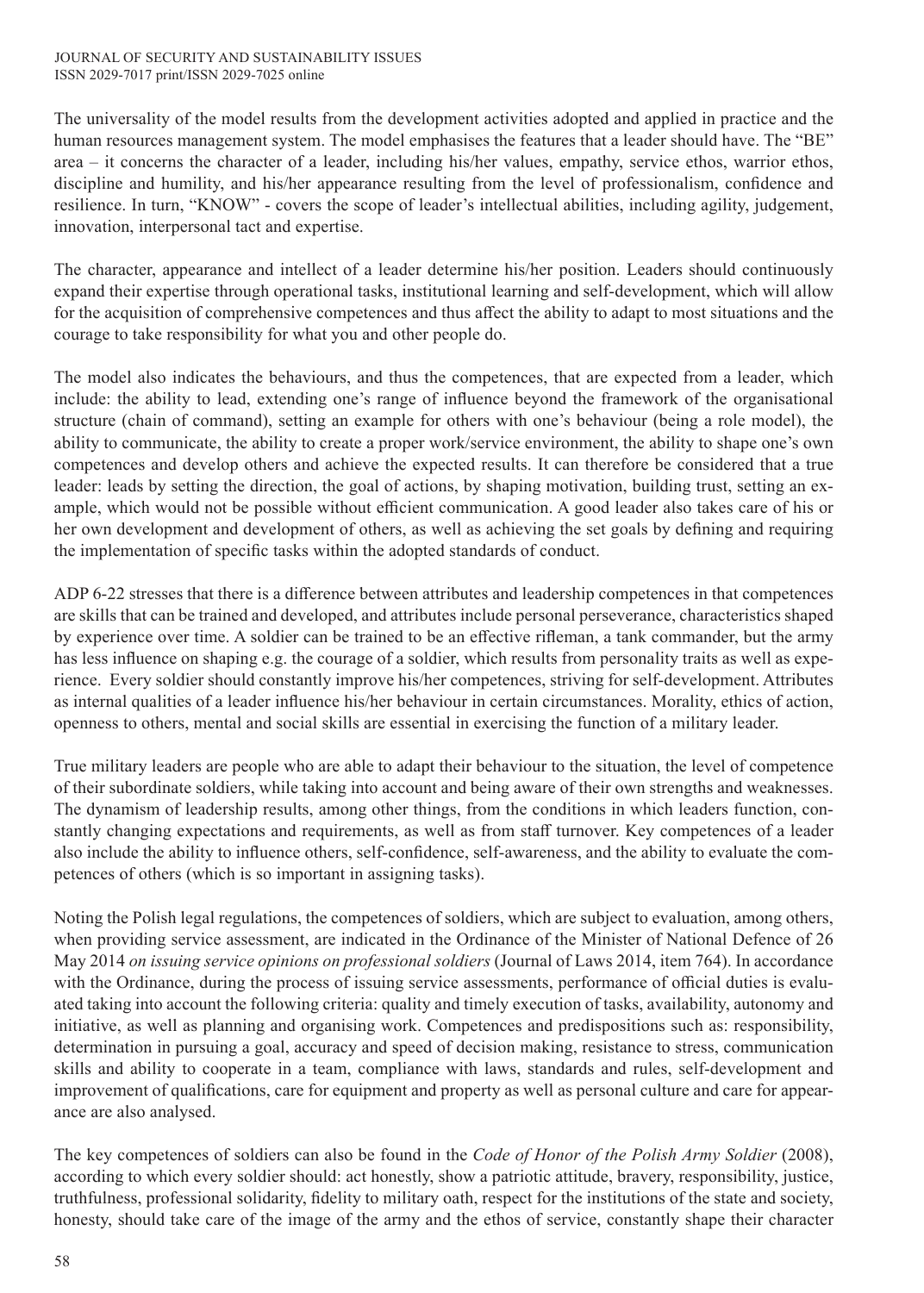traits and develop their competences, show respect for their superiors, show constant readiness to carry out their tasks, in combat situations act in accordance with standards of humanitarian law, act prudently and thoughtfully and help others at the risk of their lives.

Taking into account the complexity and the very nature of competence, it should be emphasised that in the models of leadership competence functioning in individual armies, constant attention is paid to the necessity of and development of subordinates.

# **3. Leadership competences - practical dilemmas**

# *Soldiers' key leadership competences – results of empirical research*

The analysis of the considerations presented so far shows that leadership competence is inseparably attributed to soldiers. They are, in a way, the main criterion for assessing their image, as well as their usefulness for the state and its citizens. With this in mind, the main research problem in this article is formulated in the form of a question: *What are the key leadership competences of soldiers in Poland according to the representatives of generation Z?* Providing answers to such a research problem required both theoretical and empirical research. Empirical research used the method of a diagnostic survey carried out with the use of a survey technique, using the author's questionnaire prepared on the basis of an analysis of Polish and American source literature as well as laws, regulations and doctrines devoted to the issues of military service and improvement of soldiers' leadership competence. The use of materials of American origin is mainly due to the fact that Poland belongs to NATO, and therefore also stems from the following the model of and implementing of some foreign solutions within the Polish legal framework and organisational (training) solutions.

Empirical research was conducted in January 2019 on a sample of 100 representatives of the Z generation, i.e. people born in 1995-2010 (Cilliers 2017). The participants of the research were students of a military university, studying for a civilian degree. Questionnaires were distributed directly by the research author. The surveys were presented in the form of carbon copies. 120 surveys were distributed, of which 20 were discarded after analysis because they were not filled out completely or not in accordance with the instructions. 59% of women and 41% of men participated in the study. 25% of respondents lived in the countryside, 24% in a city with less than half a million residents, and 51% in a city with at least half a million residents. Among the respondents there were 17% who had applied for a job in the uniformed services in the past.

The research was of pilot nature and was not representative. In the prepared questionnaire, in addition to questions devoted to the issue of competence, the survey also included questions about the attributes of attractiveness of uniformed services as employers, the image of individual uniformed services in Poland, as well as features of the organisational culture of selected uniformed services in Poland as employers. The results of the research after statistical analysis using the Statistica.pl package (basic analysis of statistical data and V Cramera to verify the strength of the association between two categorical variables) are presented in this article as well as in other scientific publications. The study was devoted to the problem of image of 4 uniformed services in Poland (army, police, border guard, fire department). In this study, the results are presented only in relation to soldiers. The whole survey questionnaire contained a total of 27 questions.

During the research conducted, no distinction was made between soldiers into leaders and non-leaders because as they claim that Welyczko and Balcerzyk: ,,Each officer who commences his/her duty in the Polish Armed Forces should be prepared in terms of a competence-task-oriented way in order to fulfill core roles at his/her first assignment – a platoon leader" (2019: 810). Leadership competencies should be typical for all soldiers, however, not all will be required at the same level which is dictated by job position and scope of responsibilities. It is undeniable, however, that in every soldier it is worth to diagnose and develop these competences, thinking also about the career development in the military structure and the potential possibility of holding command positions in the future.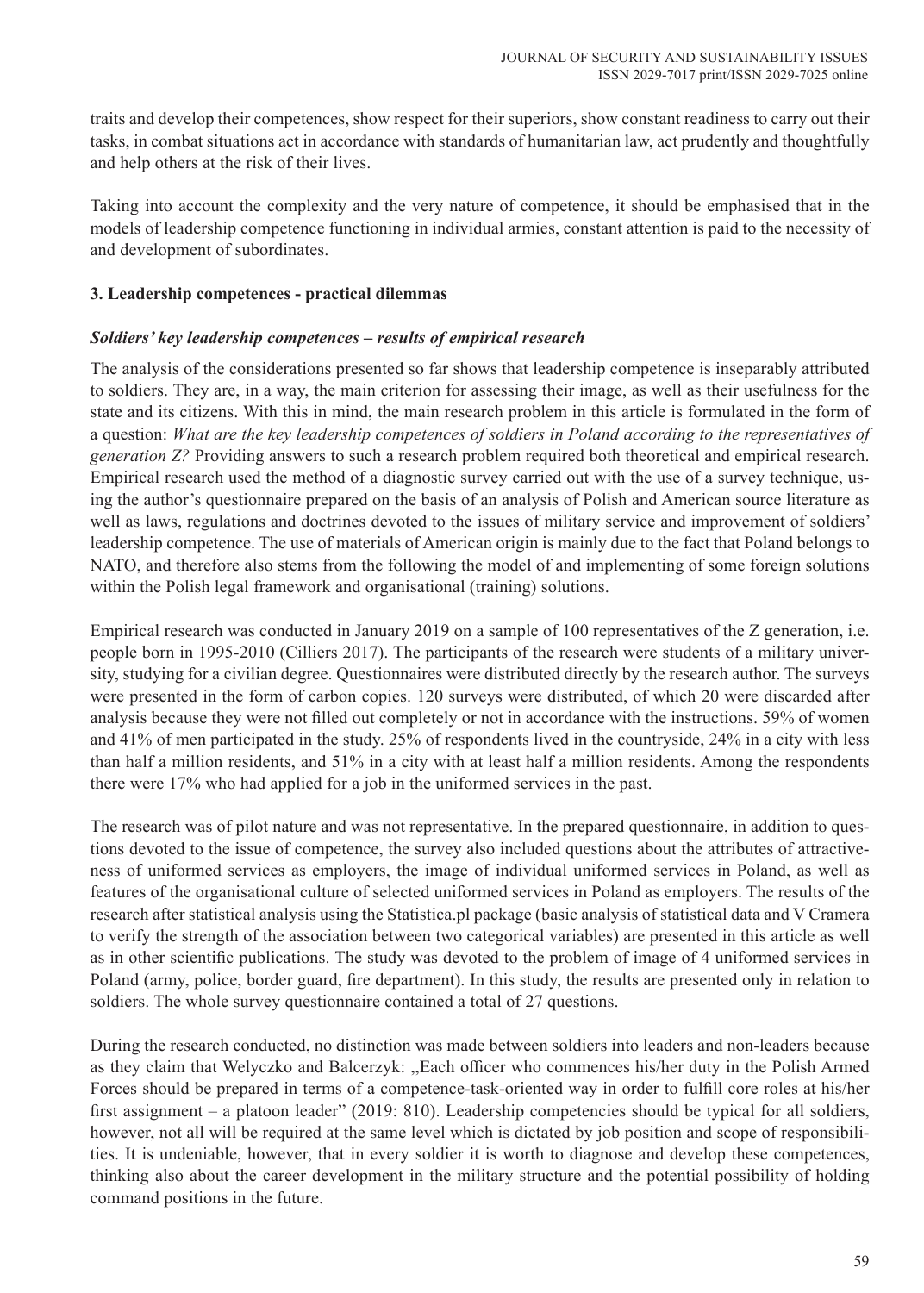As an introduction to the conducted research, the general image of the Polish Army was verified – please see the Chart 1. This action was purposeful, because the quality of the image of the organisation corresponds to the quality of the image of the employees, and one of the crucial factors influencing the image assessment are the competencies that soldiers have which translate into the so-called brand of an employee (Wojtaszczyk 2012), and therefore in the case of soldiers under consideration.



**Chart 1.** The image of the Polish Army

*Source*: own research results.

According to the conducted surveys, the image of the Polish Army is assessed positively by 78% of the respondents. 22% of the respondents were of a different opinion. Continuing the subject of the image and moving towards the image of the soldiers, the respondents were asked to indicate whether, in their opinion, the soldiers of the Polish Army are performing their service because they feel the calling. This statement was confirmed by 77% of the respondents, 20% of the respondents were not able to give an unambiguous answer to this question, while the opposite views were declared by 12% of the respondents. Therefore, it can be stated that in the opinion of representatives of the Z generation, the Polish Army enjoys a positive image, while the soldiers are perceived as serving because of the calling.

Binding the image also to the level of soldiers' competence, the respondents were also asked to evaluate the soldiers' training. The analysis of the questionnaires shows that 76% of the respondents indicated that the soldiers are well and very well trained, only 8% of the respondents were of a different opinion. Positive assessment of the competence of soldiers is of significant importance in relation to the subject matter of the research, as it allows us to conclude that the respondents should also positively assess the leadership competence of soldiers. This assumption was analysed in the survey. 83% of representatives of the generation Z, when asked whether soldiers should have leadership competences, answered yes and rather yes. These answers probably result, among other things, from the fact that in the army not every soldier performs the function of a leader, so that the leadership competences do not have to be a feature typical for all soldiers, which does not detract from the fact that these competences need to be constantly improved. Another reason for such a structure of answers may also be the views of those surveyed about the very nature of leadership competence, which by some are considered inborn, and by others to be subject to improvement.

Continuing the subject of leadership competences, the respondents were also asked to indicate which of the distinguished competences can be described as the key competences of soldiers in Poland. The analysis included 23 competences, in the group of which the competences defined by various authors as leadership competences. From a group of 23 competencies, the respondents were asked to indicate those which in their opinion can be described as crucial competencies of soldiers. The results of the research are presented in Chart 2.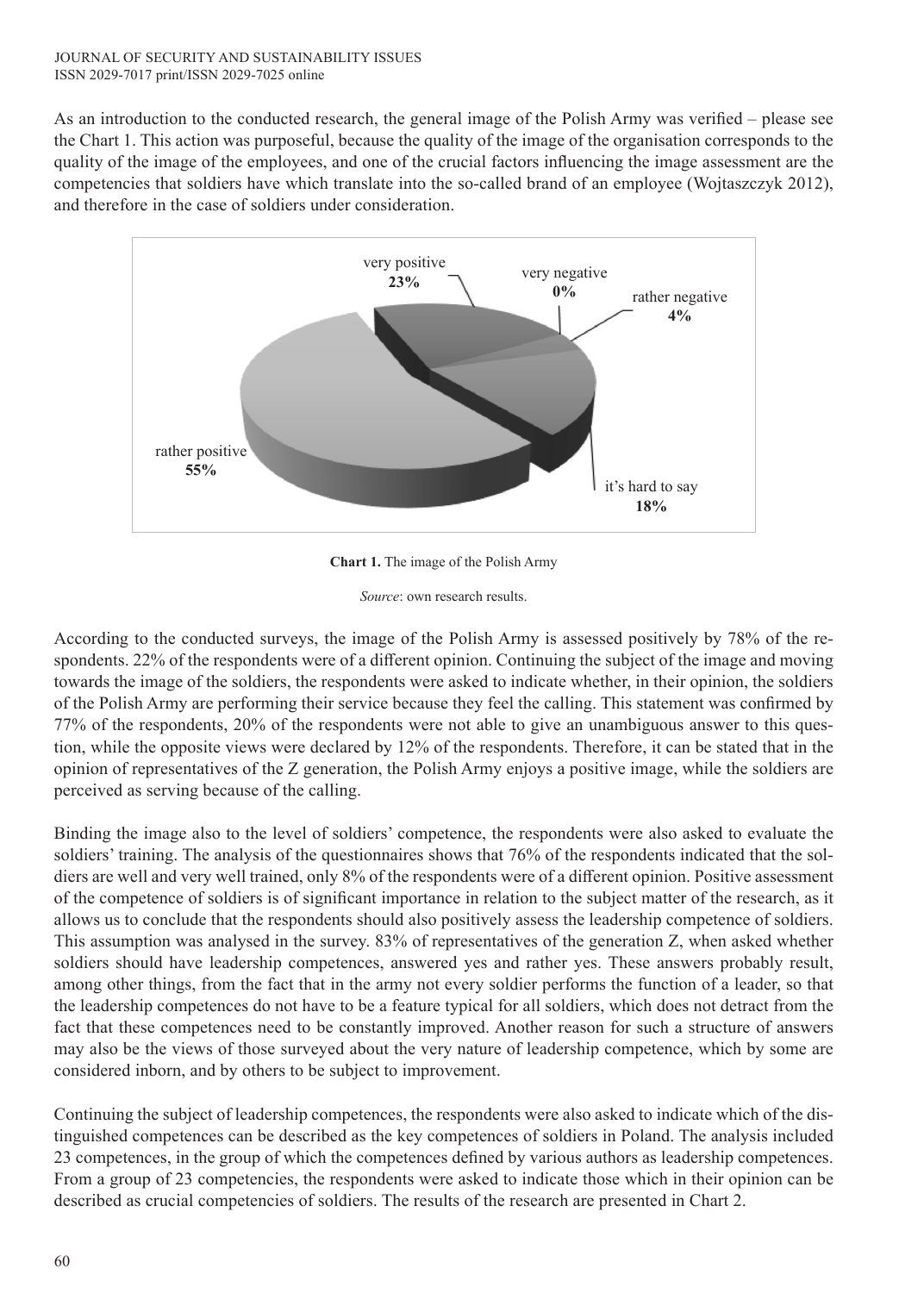The key competence, in the opinion of the largest group of respondents, is resistance to stress (92% of respondents gave such an answer). Then there was the ability to deal with crisis situations – 91% of the respondents emphasised the importance of this competence, which results, among others, from the unpredictability of the battlefield and the necessity to act in a non-standard way under the influence of stress. 89% of the respondents indicated the importance of soldiers' courage, which corresponds to the image of the soldier – the hero, 83% stressed the importance of the ability to use working tools, and thus stressed the essence of typically technical competence (Narváez et al. 2020) (a leader should be an epistemic authority (Bocheński 1993) – which means being an expert in a given field), 82% considered the ability to make decisions to be important, 80% of the respondents indicated firmness, 77% indicated responsibility, and 73% the ability to submit oneself to higher command. It is worth noting that the ability to submit oneself to higher command should be typical not only for subordinate soldiers, but also for commanders of various levels who have to submit to their superiors – commanders, which results from the specific structure and organisational culture of the army.



**Chart 2.** Key competences of professional soldiers (results in %)

*Source:* own research results.

Taking into account the cooperation of soldiers with troops from other countries, among others, within the framework of conducted exercises and peace missions, 69% of the respondents considered the knowledge of foreign languages as an important competence, which, especially in the case of commanders functioning in a multinational environment, is of great importance both for the efficiency of operations and image of the commander. Next, the respondents stressed the importance of such competences as: analytical skills (68%), discretion (67%), conscientiousness (67%), availability (67%) and independence (63%). Typical leadership competences such as the ability to motivate were indicated by 62% of respondents (Stănciulescu, Beldiman 2019), while assertiveness and work organisation were chosen by 54% of respondents. 51% considered ethical conduct to be the key competence (Kritz 2018), while 50% saw creativity as crucial. Less than 50% of the re-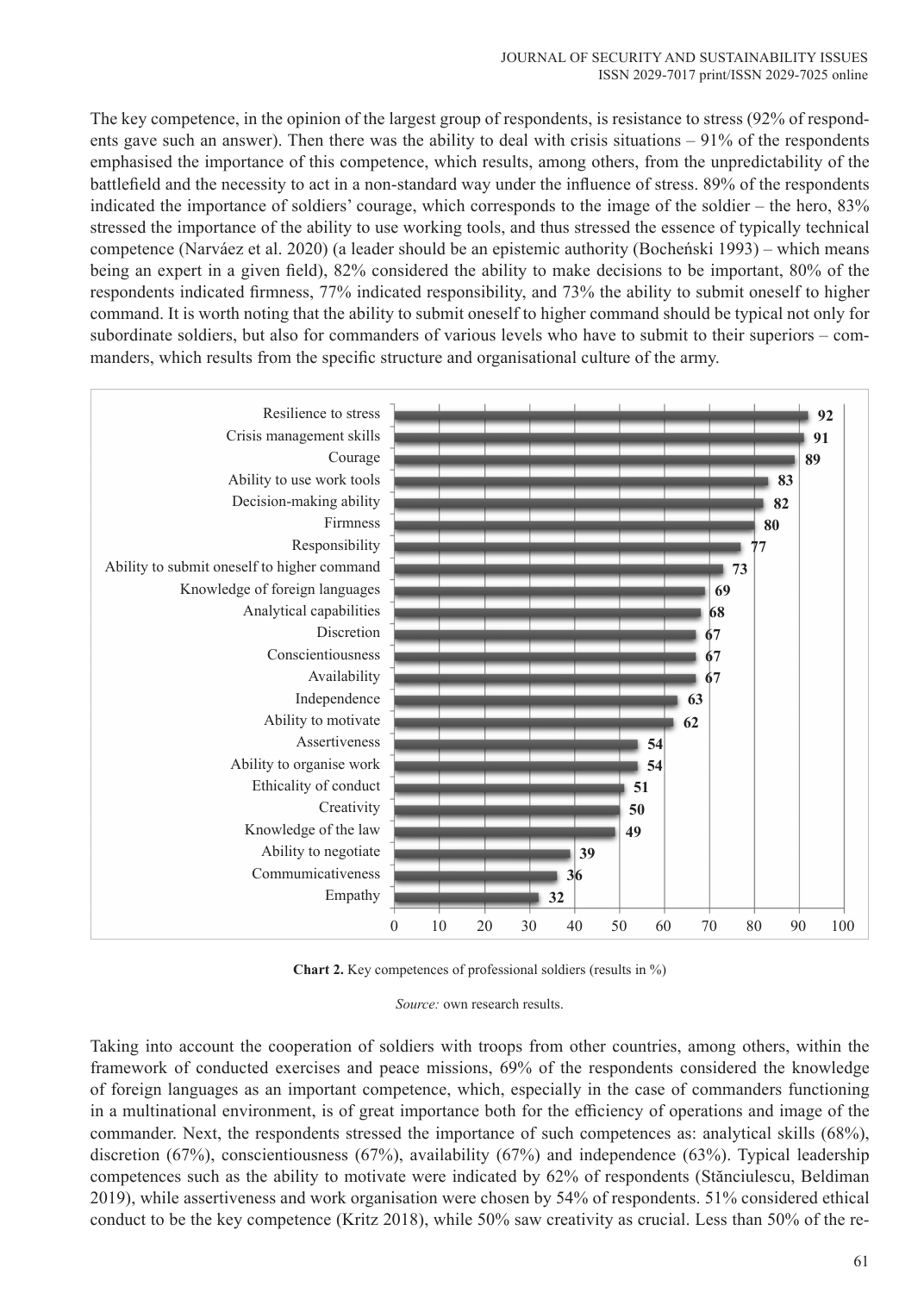#### JOURNAL OF SECURITY AND SUSTAINABILITY ISSUES ISSN 2029-7017 print/ISSN 2029-7025 online

spondents also considered such competences as: knowledge of the provisions of law (49%), ability to negotiate (39%), communicativeness (36%) (Lewińska 2015) and empathy (32%) as important.



During the course of the research, the respondents were also asked what the soldiers should be judged for. Respondents' answers are presented in Chart 3.

**Chart 3.** Criteria for evaluation of professional soldiers

*Source*: own research results.

Respondents to the survey indicated that the key criterion for evaluating the service of soldiers is the ability to work in a team (76%). Technical skills were assessed as the second most important (75%), level of engagement into service (74%) was third, and leadership skills (73%) were assessed only as the fourth most important criterion. It can therefore be concluded that in the opinion of the respondents, the most important competence of soldiers is the ability to cooperate in a team, but each team needs a leader – a commander, hence the group of important evaluation criteria includes leadership competence.

Taking into account the fact that representatives of the Z generation are potential candidates for service in the Polish Army, the respondents were also asked whether they took into account the possibility of pursuing their professional career in the army. A positive answer to that question was given by 25% of the respondents. In turn, 49% of the respondents were of the opinion that they have the competences necessary to perform service in uniformed formations. Interestingly, in the course of statistical analyses, a statistically significant correlation (at a low level) was detected between the declarations of competence and the gender of the respondents  $(p=0.001,$ V Cramera=0.37) – these were the women participating in the survey who declared that they had the competence necessary to work, among others, as soldiers.

While searching for reasons for obtaining the indicated answers of the respondents in the course of the research, both in the area of leadership competences, as well as in the aspect of self-assessment of leadership competences, it is worth noting once again the cultural conditions shaping the views of society. The author will try to explain it by referring to the C. Dweck's ideas, an eminent researcher dealing with personality problems, social psychology and human development psychology. The author in her book *MindSet: The New Psychology of Success* shows the existence of a kind of social phenomenon (Dweck 2018). According to the researcher, society as well as organisational cultures can be divided by taking into account their attitude to development opportunities, which allows to identify supporters of the so-called fixed mindset and growth mindset approach. The author explains in detail how both approaches affect human functioning, including willingness, determina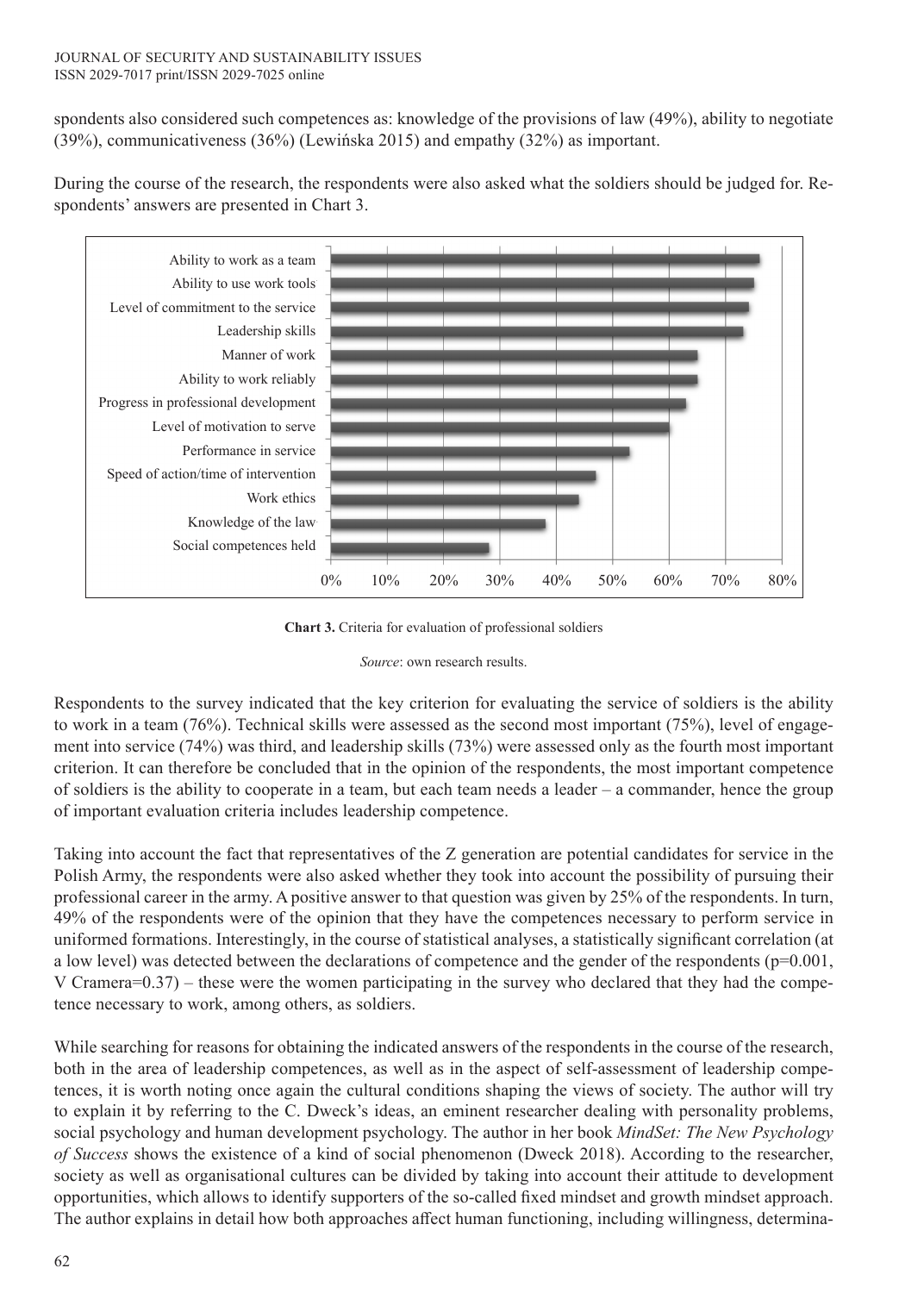tion of development and its effectiveness. The supporters of the fixed mindset approach believe that character, intelligence as well as abilities are constant features that determine success as a manifestation of intelligence. This also applies to leadership competence. Such an approach, when presented by leaders in an organisation, often leads to a situation where people do not take the initiative, do not want to be a leader, afraid of failure, a brutal judgement that depreciates their current position, because: ,,When the focus on sustainability takes over the whole company, courage and innovation have no chance of survival" (Dweck 2018: 143). This attitude to sustainability can also be seen in educational institutions and beyond, because many times, on the basis of one's own experience, it is possible to recall a situation in which teachers, parents and peers have stressed that a person has no ability to perform certain tasks, thus unnecessarily putting effort into self-development. Such an approach results from the conviction of innate predispositions to perform a given job, which corresponds to the leadership theories, especially those showing the existence and search for so-called outstanding individuals. Unfortunately, multiplying such views has a negative impact on both self-esteem and potential opportunities for professional development. People who have met in their lives with views that they will never be leaders, probably will not take up a job in the army, or other uniformed services.

A different approach is presented in turn by supporters of the so-called growth mindset. With the focus on growth the qualities such as: knowledge, abilities, skills, or intelligence are recognised as flexible elements that can be developed, which is not without effort. In contrast to the fixed mindset approach, success is not seen as the result of effortless manifestation of human intelligence, but as the result of hard work that translates into development. According to C. Dweck, the indicated attitudes are somehow ,,inscribed in the fabric of the organisation, thus creating a culture of genius or culture of growth" (2018: 166). Unfortunately, in many cases with regard to professional soldiers and military environment, the dominance of fixed mindset approach can be indicated. The culture of geniuses in the army indicated by C. Dweck is identified with the figure of the soldier – the warrior – the hero. Such culture saves no place for weak, incompetent people, not showing courage, responsibility and charisma. The social stereotype of a soldier, fuelled by media messages (including reports on the implemented leadership training both at the national and allied level), can therefore be considered as the reason for obtaining such results of empirical research.

In conclusion, after analysing the results of the empirical research carried out, it is possible to indicate which leadership competences, in the opinion of representatives of the Z generation, are most important in the case of soldiers in Poland.

# **Conclusions**

In this article the author has sought to answer the research problem formulated in the form of a question: *What are the key leadership competences of soldiers in Poland according to the representatives of generation Z?* Providing an answer to such a research problem became possible by conducting surveys among representatives of generation Z, i.e. the youngest members of society – adults continuing their education, as well as taking their first steps in the professional environment, being potential candidates for military service.

On the basis of the results of both theoretical and empirical research conducted and presented in the article, the following conclusions can be drawn:

- $\bullet$  leadership is considered both in the category of process, relation (influence) and set of characteristics competences;
- $\bullet$  at the core of leadership theory there is one of the two assumptions: leadership as an innate, genetically conditioned ability, typical only of outstanding individuals (those anointed by the God) or as a set of development-related qualities whose effectiveness is conditioned by the situation;
- catalogues of leadership competences included in models/profiles differ depending on the analysed group of entities, professions, types of organisational cultures;
- soldier leadership competence models contain similar sets of competences, and an excellent way to exchange leadership experience is through national, international and allied exercises;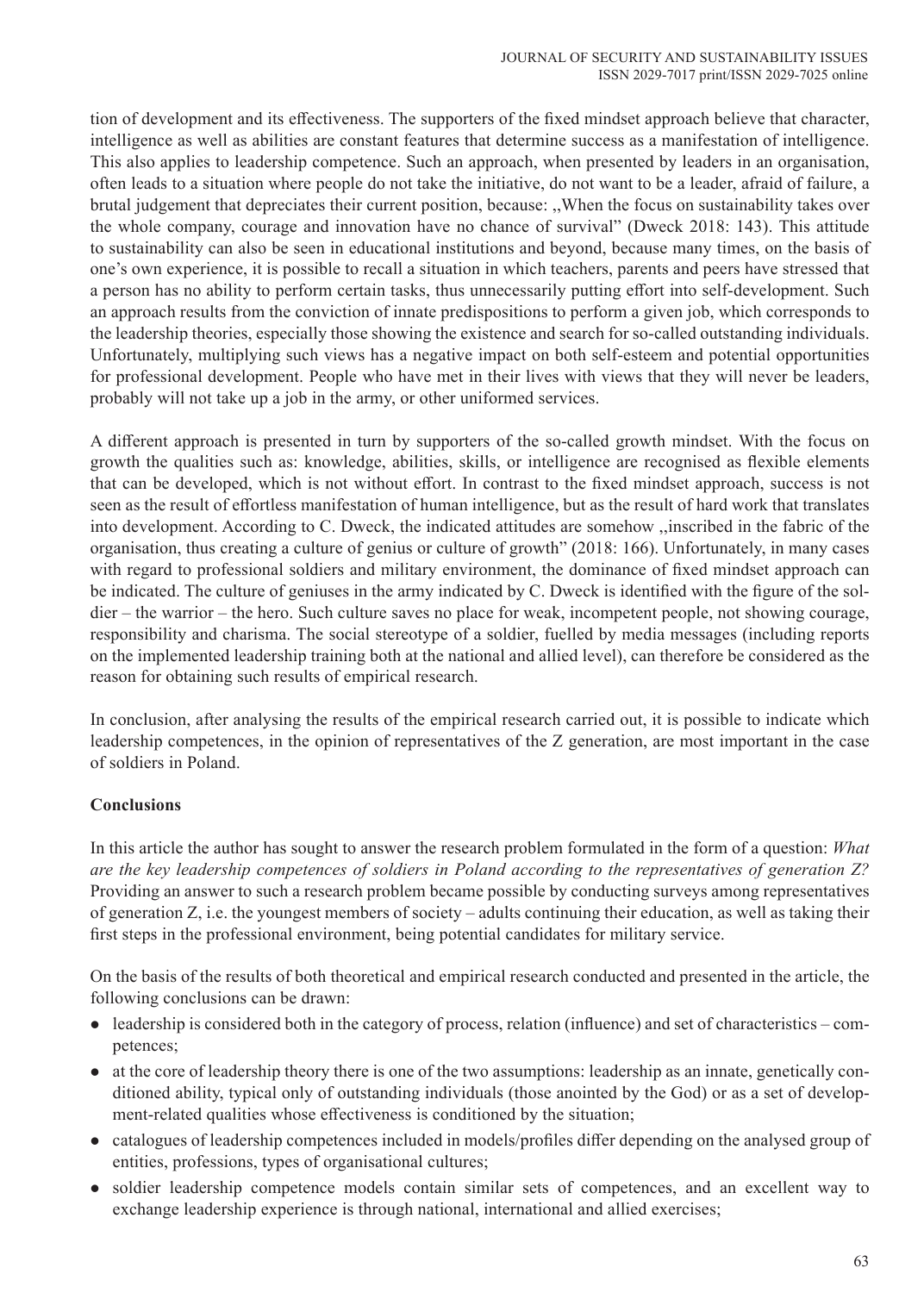- leadership competences attributed to soldiers result, among other things, from the existing stereotypes fuelled by media messages, as well as from ingrained cultural, historical and generational patterns of thought;
- $\bullet$  according to 78% of the respondents, the Polish Army enjoys a positive image, 77% of the respondents considered that Polish soldiers serve by vocation, and 75% of the respondents are of the opinion that they are well and very well trained;
- 83% of the respondents indicated that soldiers should have leadership skills, while 73% of the surveyed said that leadership skills should be the key criterion for the assessment of soldiers, right after teamwork skills, technical skills and commitment to service;
- as stated by the respondents the most important leadership competences of soldiers include resistance to stress, ability to cope with crisis situations, courage, ability to use work tools, decision-making ability, firmness, responsibility, ability to submit oneself to higher command, knowledge of foreign languages, analytical skills, discretion, conscientiousness, independence, or ability to motivate.

Based on the research, the following theoretical conclusions can be drawn in relation to existing research in the field of leadership, competence, subsequent generations in the labor market and practical recommendations:

- due to the fact that leadership competencies are seen through the prism of behavior, and the behavior of soldiers determine the image of the military as an employer, it is worthwhile in the analysis of the issue of competence of soldiers to keep in mind that the quality of the image may determine the views on key competencies that soldiers have;
- $\bullet$  due to the positive result of correlation (albeit at a low level) between the disposition of competences and gender, it may be assumed that women are perhaps more confident in the disposition of leadership competences than men; this assumption is worth verifying, especially in relation to the increasing number of women in the army;
- the model of leadership competences, which is being built in the Polish Army, should include competences which the respondents indicated as typical for leaders;
- leadership competencies should be assessed in the professional assessment process in order to provide feedback to soldiers about their competencies and changes in their level, which would allow for a change in the approach from a fixed mindset to a growth mindset; leadership competencies should be directly indicated in the assessment sheet;
- l the fact that 25% of Generation Z respondents indicated that they have leadership competences may mean that most of the respondents apply a fixed mindset in practice, which may hinder the future development of these competences; this assumption is worth analysing so that we can choose better methods for developing leadership competences;
- learning about the understanding of competencies and a list of key competencies in the opinion of representatives of generation Z allows for a better understanding of the youngest soldiers and future soldiers, including their expectations from leaders. Knowledge in this area allows for a more complete understanding of the causes of certain interpersonal relationships, including the effectiveness of leaders.

In conclusion, the research objective has been achieved and the main research problem solved.

The author would only like to mention that the research carried out for the purposes of, among others, this article was of a pilot character, which means that the results of the research cannot be applied to the whole generation Z in Poland. The author of the paper would like to conduct the research accounting for the criterion of representativeness in the current year, after the necessary changes concerning the research tool revealed in the pilot studies.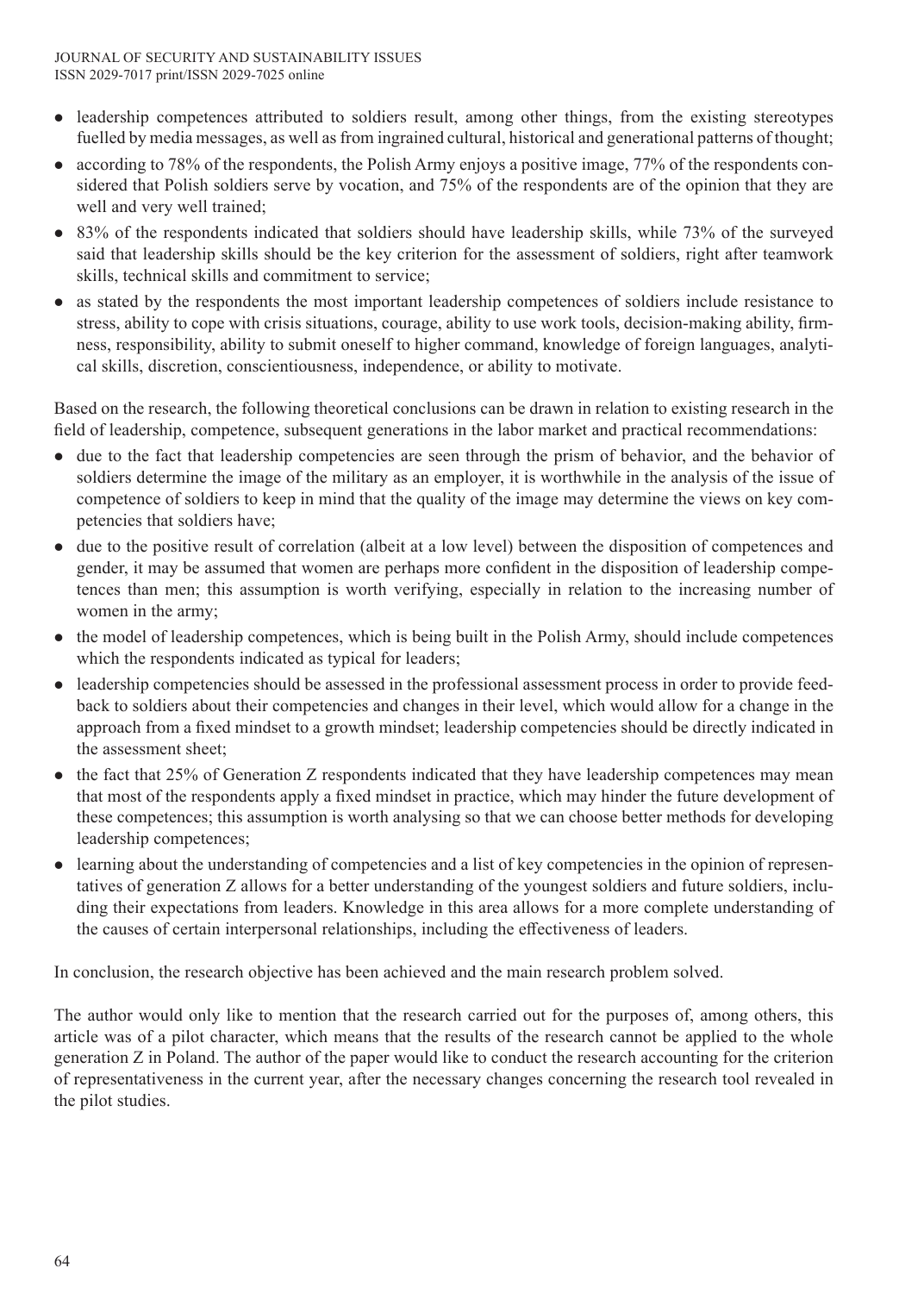### **References**

Adair, J. 2013. *Kształtowanie liderów. Siedem zasad rozwijania zdolności przywódczych (How to Grow Leaders: The Seven Key Principles of Effective Leadership Development).* Oficyna a Wolters Kluwer business.

*ADP 6-22. Army Leadership and Profession*. Headquarters. Department of The Army. USA. 25 November 2019.

Ahmed, S.A. 2015. Managerial Grid a Magic Wand for Today's Leadership. *International Journal of Business and Administration Research Review,* 1(12), 264-269. Retrieved from http://ijbarr.com/downloads/1212201546.pdf

Al Khajeh, E.H. 2018. Impact of Leadership Styles on Organisational Performance. *Journal of Human Resources Management Research,* Vol. 2018, IBIMA Publishing, 10 pages. http://doi.org/10.5171/2018.687849

Alvesson, M., Einolab, K. 2019. Warning for excessive positivity: Authentic leadership and other traps in leadership studies*. The Leadership Quarterly,* 30, 383-395. http://doi.org/10.1016/j.leaqua.2019.04.001

Andrews, J. P., Field, R. H. G. 1998. Regrounding the Concept of Leadership*. Leadership and organisation Development*, 19(3), 128-136. http://doi.org/10.1108/01437739810210176

Antonakis, J. 2006. Leadership. What is it and how it is implicated in strategic management?. *International Journal of Management Cases*, 8(4), 4-20. Retrieved from http://www.hec.unil.ch/jantonakis/Antonakis%20IJMC.pdf

Aristotle 2001. *Etyka nikomachejska*. In: *Dzieła wszystkie*. (*Nicomachean Ethics. In: All works),* tome 5. PWN.

Avery, G.C. 2009. *Przywództwo w organizacjach. Paradygmaty i studia przypadków. (Leadership in organizations. Paradigms and case studies).* PWE.

Bartkowiak, G. 2003. *Skuteczny kierownik-model i jego empiryczna weryfikacja. (Effective manager-model and its empirical verification).* Publishing House of the University of Economics.

Bass, B. M. 1990. *Bass and Stogdill's Handbook of Leadership: A Survey of Theory and Research*, 3rd Ed. Free Press.

Belias, D., Koustelios, A. 2014. The Impact of Leadership and Change Management Strategy on organisational Culture*. European Scientific Journal*, 10(7), 451-470. http://doi.org/10.19044/ESJ.2014.V10N7P%P

Blake, R.R., Mouton, J.S. 1982. Comparative Analysis of Situationalism and the 9,9 Approach of Management by Principle*. Organisational Dynamics*, 10(4), 20-35. http://doi.org/10.1016/0090-2616(82)90027-4

Blanchard, K., Hersey, P. 1969. Life-Cycle Theory of Leadership*. Training & Development*, 23, 26-34.

Blanchard, K. 2007. *Przywództwo wyższego stopnia*. *(Higher level leadership).* (A. Bekier Translator). PWN.

Blondel, J. 1987*. Political Leadership: Towards a General Analysis*. SAGE.

Bocheński, J.M. 1993. *Logika i filozofia. Wybór pism*. *(Logic and philosophy. Choice of letters).* PWN.

Bolden, R. 2004. *What is leadership? Leadership south west research report 1*. Centre for Leadership Studies. University for Exeter. Retrieved from https://ore.exeter.ac.uk/repository/bitstream/handle/10036/17493/what\_is\_leadership.pdf?sequence=1&isAllowed=y

Borkowski, J., Dyrda, M., Kanarski, L., et al. 2001. *Człowiek w organizacji*. *(Man in the organization).* ELIPSA Publishing House.

Boyatzis, R.E. 1982. *The competence manager: A model for effective performance*. John Wiley & Sons.

Burla, S., Alioth, A., Frei, F. et al. 1994. *Die Erfindung von Fiihrung: Vom Mythos der Machbarkeit in der Fuhrungsausbildung.* Verlag der Facgvereinean den schweizerischen Hochsculen und Techniken AG.

Campbell, J. 2007. *Potęga mitu. Rozmowy Billa Moyersa z Josephem Campbellem. (The power of a myth. Bill Moyers talks with Joseph Campbell).* B. S. Flowers (Ed.). (I. Kania Translator). Znak.

Chang, S., Thorenou, P. 2004. Competences Needed for Managing a Multicultural Workgroup*. Asia Pacific Journal of Human Resources*, 42(1), 57–74. http://doi.org/10.1177/1038411104041534

Cilliers, E. J. 2017. The challenge of teaching generation Z*. People: International Journal of Social Sciences*, 3(1), 188–198. http://doi. org/10.20319/pijss.2017.31.188198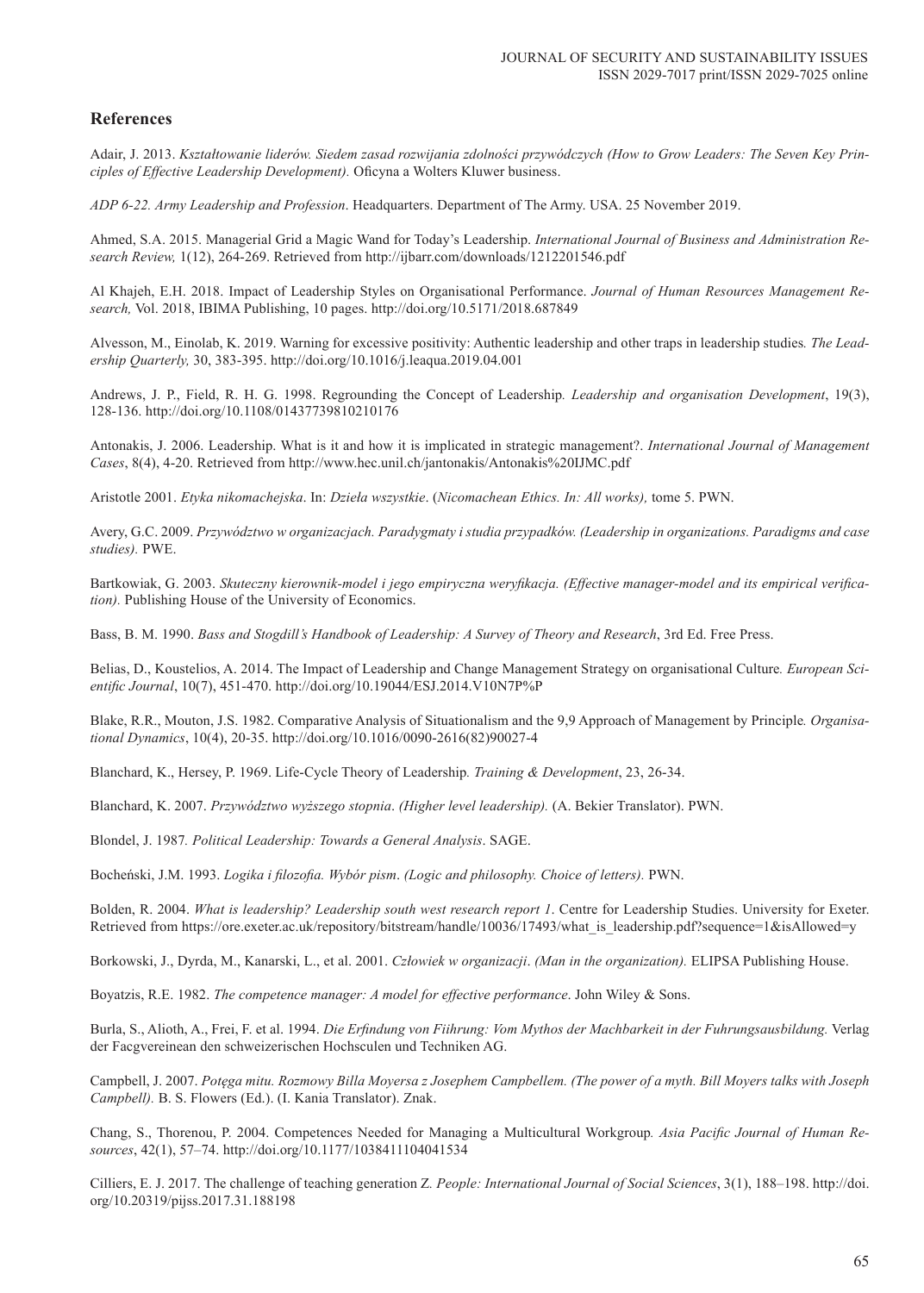*Code of Honor of the Polish Army Soldier*. Retrieved from: https://archiwum2019.mon.gov.pl/d/pliki/dokumenty/rozne/2013/09/ kodeks\_honorowy2008.pdf

Defence24, 2019. *Anakonda – główne ćwiczenie wojsk w przyszłym roku. (Anaconda - the main exercise of the troops next year).* Retrieved from: https://www.defence24.pl/anakonda-glowne-cwiczenie-wojsk-w-przyszlym-roku

Dobija, D. 2003. *Pomiar i rozwój kapitału ludzkiego przedsiębiorstwa. (Measurement and development of the company's human capital).* PFPK.

Drath, W. H. 1998. *Approaching the Future of Leadership Development*. In C. D. McCauley, R. S. Moxley, E. Van Veslor (Ed.). *The Center for Creative Leadership Handbook of Leadership Development.* Jossey-Bass.

Dubois, D.D., Rothwell, W.J. 2008. *Zarządzanie zasobami ludzkimi oparte na kompetencjach*. *(Competency-based human resource management).* Helion.

Dweck, C. 2018. *Nowa psychologia sukcesu*. *(MindSet: The New Psychology of Success).* (A. Czajkowska Translator). Muse.

Fiedler, F.E. 1976. The leadership game; matching the man to the situation*. Organisational Dynamics*, 4(3), 6-16. http://doi.org/ 10.1016/0090-2616(76)90032-2

Filipowicz, G. 2004. *Zarządzanie kompetencjami zawodowymi*. *(Managing professional competences).* PWE.

Filipowicz, G. 2014. *Zarządzanie kompetencjami. Perspektywa firmowa i osobista*. *(Managing professional competences).* Oficyna a Wolters Kluwer business.

Fitzsimmons T.W., Callan, V.J. 2020. The diversity gap in leadership: What are we missing in current theorizing?. *The Leadership Quarterly,* 31(4), http://doi.org/10.1016/j.leaqua.2019.101347

Garfield, Z.H., von Rueden, Ch., Hagen, E.H. 2018. The evolutionary anthropology of political leadership*. The Leadership Quarterly*, 30(1), 59–80. http://doi.org/10.1016/j.leaqua.2018.09.001

Gergen, K.J. 1997. *Social Psychology as Social Construction: The Emerging Vision.* In C. McGarty, A. Haslam (Ed.) *The Message of Social Psychology: Perspectives on Mind in Society*. Wiley-Blackwell.

Glińska, P. 2019. *Jak kształcą się młodzi przywódcy*. *(How Young Leaders Are Educated. Armed Poland).* Polska Zbrojna. Retrieved from: http://www.polska-zbrojna.pl/home/articleshow/28068?t=Jak-ksztalca-sie-mlodzi-przywodcy#

Goleman, D. 1998) *Working with Emotional Intelligence*. Bantam Books.

Goleman, D. 2014. *What Makes a Leader: Why Emotional Intelligence Matters*. More Than Sound.

Górski, M. 2019. *Doskonalą umiejętności przywódcze. Terytorialsi strzelają na poligonie*. *(They improve their leadership skills. Territorials shoot at the training ground).* Retrieved from: https://bydgoszcz.tvp.pl/45499752/doskonala-umiejetnosci-przywodcze-terytorialsi-strzelaja-na-poligonie

Groves, K.S. 2020. Are You Ready To Lead Gen Z? Core competencies for 21st century business leaders*. Leadership Excellence*, 37(3), 6-10.

Gyurák Babeľová, Z., Stareček, A. 2021. Evaluation of industrial enterprises' performance by different generations of employees. *Entrepreneurship and Sustainability Issues* 9(2), 346-362. http://doi.org/10.9770/jesi.2021.9.2(23)

Hameed, S. , Sharma, V. 2020. A Study on Leadership Competencies of the Generation Z in a VUCA World*. International Journal of Advanced Science and Technology*, 29(9), 2379-2393. http://doi.org/10.13140/RG.2.2.31459.78883

Hao, M.J., Yazdanifard, R. 2015. How Effective Leadership can Facilitate Change in organisations through Improvement and Innovation. Global Journal of Management and Business Research: Administration and Management, 15(9). Retrieved from https://globaljournals.org/GJMBR\_Volume15/1-How-Effective-Leadership.pdf

Hersey, P., Blanchard, K. H. 1977. *Management of organisational Behaviour: Utilizing Human Resources.* 3<sup>rd</sup> ed. Prentice–Hall.

Hogg, M. A., Reid, S. A. 2009. *Tożsamość społeczna, przywództwo i władza. (Social identity, leadership and power).* In: Lee-Chai, A.Y., Bargh, J.A. (Ed.). *Władza. Pokusy i zagrożenia. (Power. Temptations and threats).* (A. Kacmajor, A. Sulak, M. Bianga Translator). Psychological Publisher.

Jabłoński, M. 2009. *Kompetencje poznawcze w organizacji uczącej się: metody doskonalenia i rozwoju. (Cognitive competences in*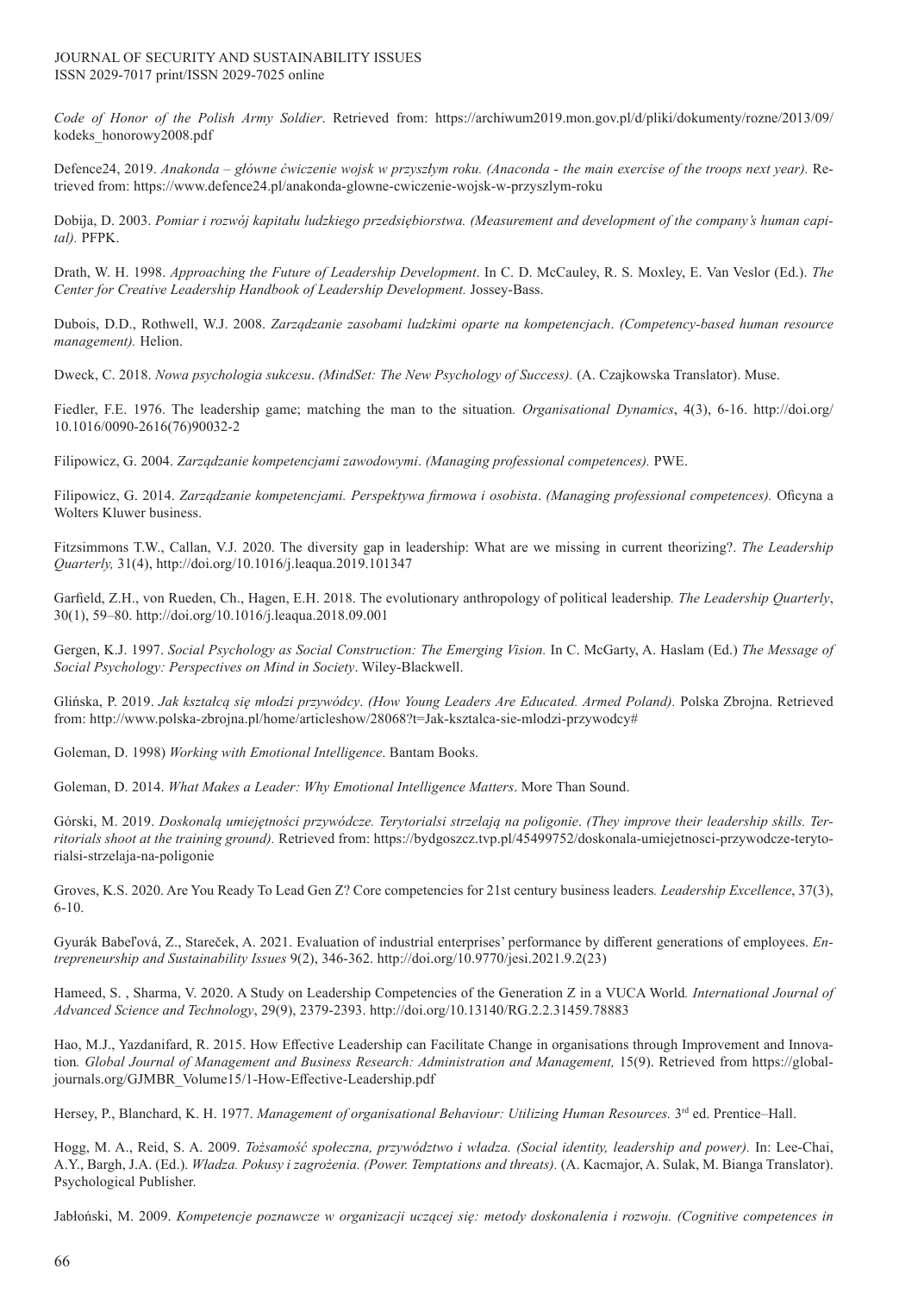*a learning organization: methods of improvement and development).* C.H. Beck.

Jakubowska, U. 2001. *Czym jest przywództwo polityczne? (What is political leadership?)* In: Bodio, T. (Ed.) *Przywództwo polityczne. Studia politologiczne (Political leadership. Political Studies)*, 5, 34-35.

Jamka, B. 2000. *Kierowanie kadrami – pozyskiwanie i rozwój pracowników*. *(Human resources management - recruiting and developing employees).* Warsaw School of Economics.

Jarecka, U. 2009. *Nikczemny wojownik na słusznej wojnie. Wybrane aspekty obrazu wojny w mediach wizualnych*. *(A wicked warrior in a just war. Selected aspects of the image of war in visual media).* Trio Publishing House.

Jukšs, V. 2021. Peculiarities of employee professional development in the world, European Union and Latvia. *Insights into Regional Development*, 3(4), 80-100. http://doi.org/10.9770/IRD.2021.3.4(6)

Jung, C.G. 1988. *Fenomenologia archetypu dziecka. (Phenomenology of the child archetype).* (M. Grabińska Translator). In: Janion, M., Chwin, S. (Ed.) *Dzieci. Transgresje 5 (Children. Transgressions 5).* Morskie Publishing House.

Kets de Vries, M. 2008. *Mistyka przywództwa. Wiodące zachowania w przedsiębiorczości*. *(Leadership mysticism. Leading behavior in entrepreneurship).* Studio Emka.

Kirkpatrick, S.A., Locke, E.A. 1991. Leadership: Do Traits Matter?. *Academy of Management Executive*, 5(2), 48-60. Retrieved from: https://sites.fas.harvard.edu/~soc186/AssignedReadings/Kirkpatrick-Traits.pdf

Kotter, J. 1982. *The General Manager*. Free Press.

Kouzes, J.M., & Posner, B.Z. 1995. *The Leadership Challenge.* Jossey-Bass.

Koźmiński, A.K. 2013. *Ograniczone przywództwo. Studium empiryczne*. *(Limited leadership. An empirical study).* Poltext Publishing House.

Krauter, J. 2020. *Context and conditions matter: Stress and strain in the exercise of leadership power*. Leadership, 16(1), 107–128. http://doi.org/10.1177/1742715019885762

Kritz, D.J. 2018. Why Ethical Leadership Matters: A Case Study to Improve Military Specialists' Employee Retention Rates*. The International Journal of Ethical Leadership,* 5, Article 17. Retrieved from https://scholarlycommons.law.case.edu/cgi/viewcontent. cgi?article=1082&context=ijel

Leon, J., Frąckiewicz, J. 2000. *Poradnik sprawnego i efektywnego kierowania*. *(A guide to efficient and effective management).* Fundacja Pomocy Antyk.

Leszczyński, D., Rasiński, L. 2000. *Przedmowa. (Preface).* In: Foucault, M. *Filozofia, historia, polityka. (Philosophy, history, politics).* PWN.

Lewińska, M. 2015. The Role of Communication in Military Leadership. *Journal of Corporate Responsibility and Leadership,* 2(1), 37-49. http://doi.org/10.12775/JCRL.2015.003

Lockwood, N.R. 2005. Workplace Diversity: Leveraging the Power of Difference for Competitive Advantage*. HR Magazine,* 50(6), 1-14.

Lord, R.G., Maher, K. J. 1991. *Leadership and Information Processing: Linking Perceptions and Performance*. London and New York: Routledge.

Lowe, J.B., Barry, E.S., Grunberg, N.E. 2020. Improving Leader Effectiveness Across Multi‐Generational Workforces*. Journal of Leadership Studies*, 14(1), 46-52. http://doi.org/10.1002/jls.21681

Majewska-Opiełka, I. (1998). *Umysł lidera. (Leader's mind).* Medium.

McClelland, D. 1973. Testing for competence rather than for 'intelligence'. *The American Psychologist,* 28(1), 1-14. Retrieved from https://www.therapiebreve.be/documents/mcclelland-1973.pdf

McClelland, D. 1998. Identifying Behavioral Events Interviews. *Psychological Science,* 9(5), 331-339. http://doi.org/10.1111/1467- 9280.00065

Meyer, J.R. 1782. *Theoretische Einleitung in die praktische Wechsel und Warenhandlung.* Hanau.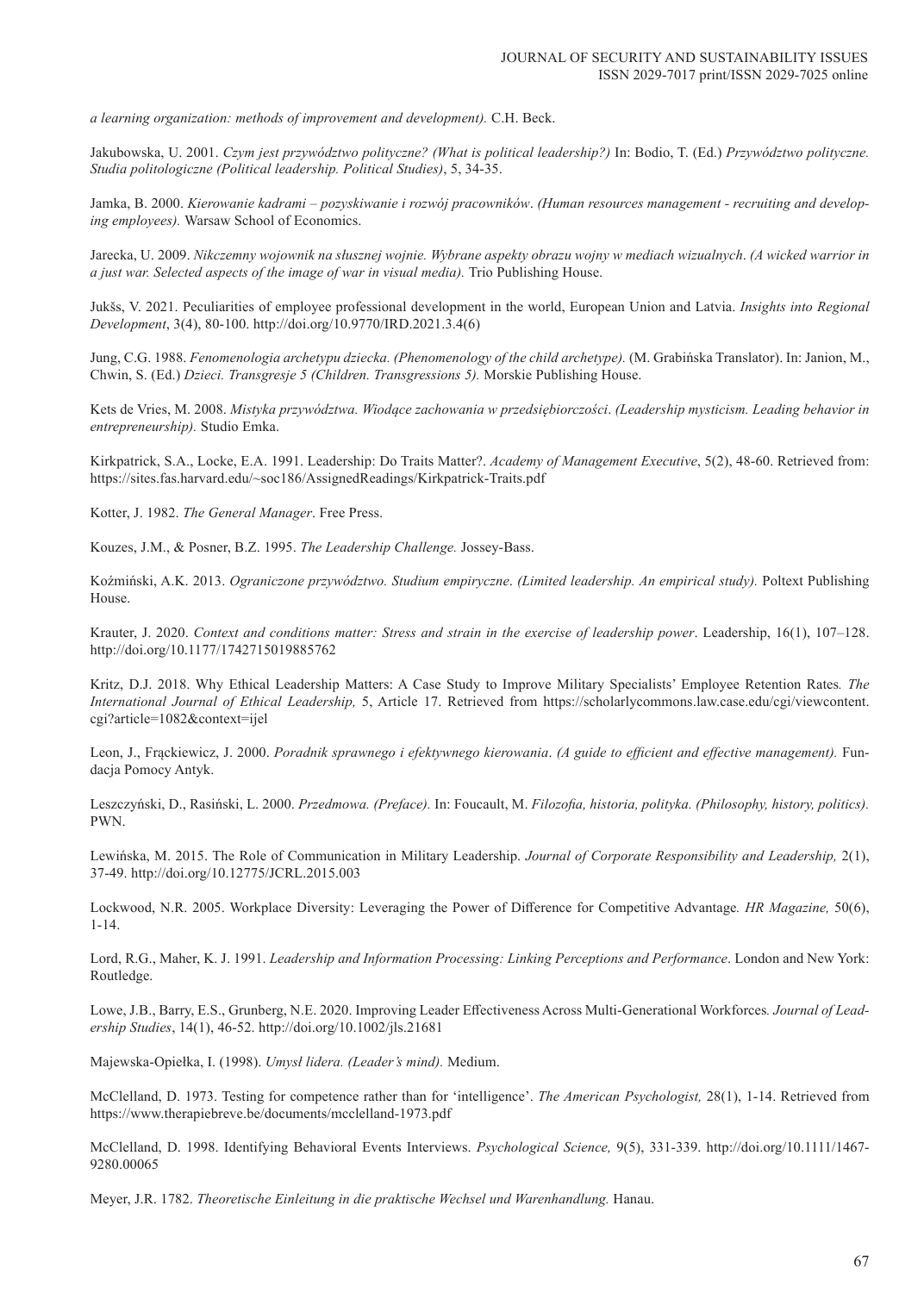#### JOURNAL OF SECURITY AND SUSTAINABILITY ISSUES ISSN 2029-7017 print/ISSN 2029-7025 online

Mfikwe, N.M.G., Pelser, T.G. 2017. The Significance of Emotional Intelligence and Leadership Styles of Senior Leaders in the South African Government. *Journal of Contemporary Management Issues*, 22(2), 115-126. http://doi.org/10.30924/mjcmi/2017.22.2.115

Narváez, C.H.P., Vélez, A.F.J., Fernández, R.C., Téllez, O.F. 2020. *Multilevel Military Leadership Model: Correlation between the Levels and Styles of Military Leadership Using MLQ in the Ecuadorian Armed Forces.* In Rocha, Á. & Pereira, R.P. (eds.), *Developments and Advances in Defense and Security, Smart Innovation, Systems and Technologies,* 152, 161-170. http://doi.org/10.1007/978- 981-13-9155-2\_14

Nietzsche, F. 1990. *Tako rzecze Zaratustra. Książka dla wszystkich i dla nikogo. (Thus Spoke Zarathustra: A Book for Everyone and Nobody)*. (W. Berent Translator). Nakład Jakóba Mortkowicza.

Northouse, P. G. 2004. *Leadership Theory and Practice.* 3-rd Edition. Sage Publications.

Ordinance of the Minster of National Defence of 26 May 2014 *on service assessment of professional soldiers.* (Journal of Laws 2014, item 764).

Palmer, B., Walls, M., Burgess, Z., et al. 2001. Emotional intelligence and effective leadership*. Leadership & organisation Development Journal*, 22(1), 5-10. http://doi.org/10.1108/01437730110380174

Pazik, K. 2002. *Leksykon HRM. (HRM Lexicon).* C. H. Beck.

Plato, 2003. *Państwo. (State).* (W. Witwicki Translator). Antyk Publishing House.

Rakowska, A. 2007. *Kompetencje menedżerskie kadry kierowniczej we współczesnych organizacjach. (Managerial competences of the management personnel in contemporary organisations).* Publishing House of the Maria Curie-Skłodowska University.

Rakowska., A. Sitko-Lutek, A. 2000. *Doskonalenie kompetencji menedżerskich*. *(Improving managerial competences).* PWN.

Robbins, S.P. 2001. *Zasady zachowania w organizacji*. *(Rules of behavior in the organization).* Zysk i S-ka Publishing House.

Rost, J. C. 1993. *Leadership for the Twenty-First Century.* Praeger.

Rost, J.C. 1997. Moving from individual to relationship: A postindustrial paradigm of leadership*. Journal of Leadership & Organisational Studies,* 4(11). http://doi.org/10.1177/107179199700400402

Rudolph, C.W., Rauvola, R.S., Zacher, H. 2017. Leadership and Generations at Work: A Critical Review*. The Leadership Quarterly,* 29(1), http://doi.org/10.1016/j.leaqua.2017.09.004

Solomon, A., Steyn, R. 2017. Leadership style and leadership effectiveness: Does cultural intelligence moderate the relationship?. *Acta Commercii - Independent Research Journal in the Management Sciences,* 17(1), pages 13. http://doi.org/10.4102/ac.v17i1.453

Spencer, L. M. & Spencer, S. M. 1993. *Competence at work*. John Wiley and Sons.

Springer, A. 2018. *Kompetencje a satysfakcja. Identyfikacja, ocena i znaczenie dopasowania*. *(Competences and satisfaction. Identification, evaluation and importance of a match).* Difin.

Stănciulescu, R., Beldiman, E. 2019. The Issue of Leadership Styles in the Military Organization*. Land Forces Academy Review*, 24(1), 54-60. DOI: 10.2478/raft-2019-0006.

Stogdill, R. M. 1948. Personal factors associated with leadership; a survey of the literature. *The Journal of Psychology*, 25(1), 35-71.

Stogdill, R.M. 1974. *Handbook of leadership: A survey of theory and research.* The Free Press.

Szczęsna, A., Rostkowski, T. 2004. *Zarządzanie kompetencjami. (Competency management)* In: T. Rostkowski (Ed.) *Nowoczesne metody zarządzania zasobami ludzkimi*. *(Modern methods of human resource management).* Difin.

Tannenbaum, R., Schmidt, W. H. 1975. How to choose a leadership pattern*. Harvard Business Review*, 162-180. Retrieved from: https:// www.studocu.com/en-ca/document/concordia-university/contemporary-business-thinking/mandatory-assignments/tannenbaum-rschmidt-w-h-1973-how-to-choose-a-leadership-pattern-harvard-business-review-may-june-162-180/5072306/view

Van Vugt, M., Hogan, R., Kaiser R. B. 2008. Leadership, followership, and evolution: Some lessons from the past*. American Psychologist*, 63(3), 182-196. Retrieved from: https://professormarkvanvugt.com/images/files/LeadershipFollowershipandEvolution-American-Psychologist-2008.pdf

Vroom, V.H., Jago, A.G. 2007. The role of situation in leadership*. American Psychologist*, 62(1), 17-24. http://doi.org/10.1037/0003-